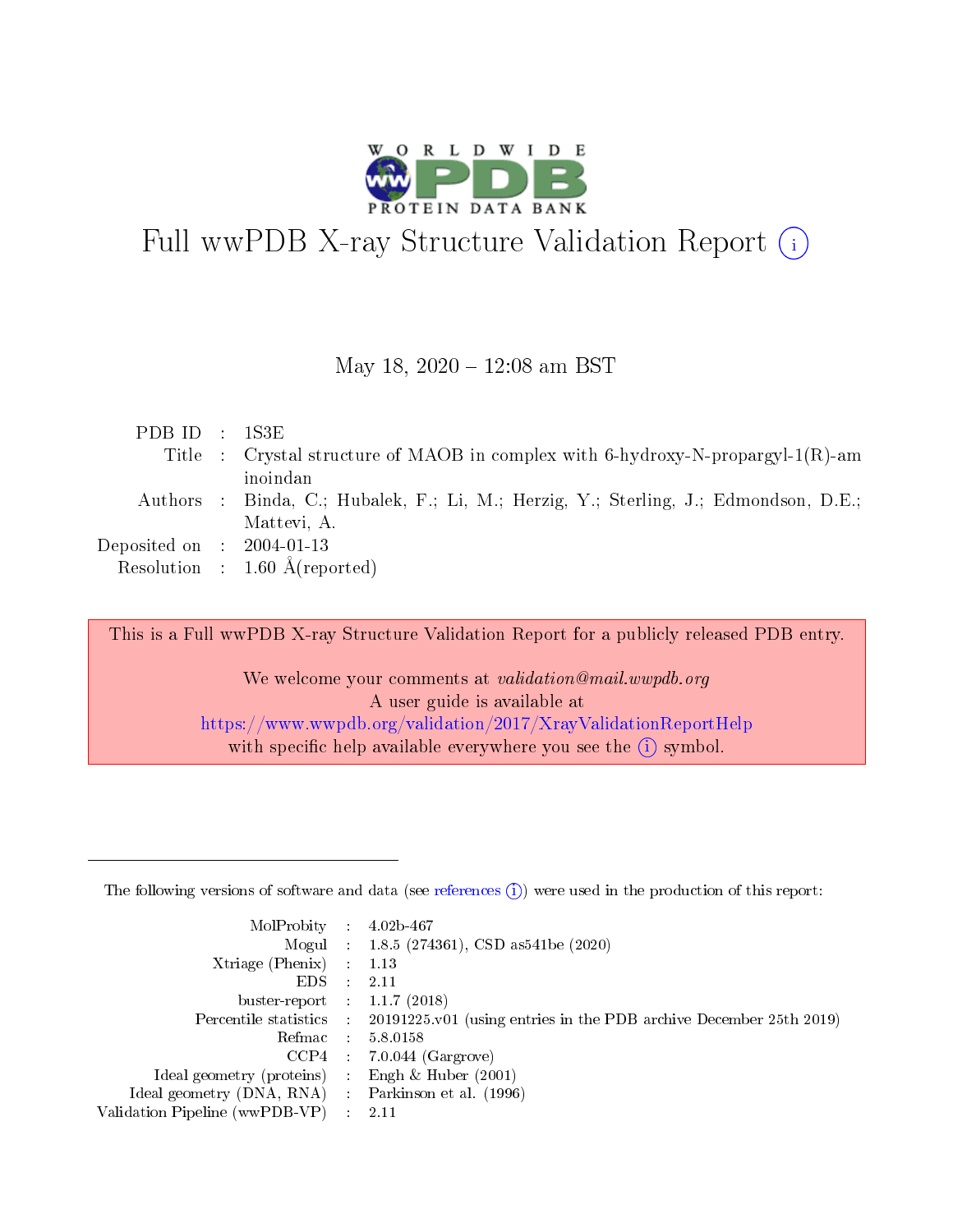# 1 [O](https://www.wwpdb.org/validation/2017/XrayValidationReportHelp#overall_quality)verall quality at a glance  $(i)$

The following experimental techniques were used to determine the structure: X-RAY DIFFRACTION

The reported resolution of this entry is 1.60 Å.

Percentile scores (ranging between 0-100) for global validation metrics of the entry are shown in the following graphic. The table shows the number of entries on which the scores are based.



| Metric                | Whole archive<br>$(\#\text{Entries})$ | Similar resolution<br>(#Entries, resolution range( $\AA$ )) |
|-----------------------|---------------------------------------|-------------------------------------------------------------|
| $R_{free}$            | 130704                                | $3398(1.60-1.60)$                                           |
| Clashscore            | 141614                                | $3665(1.60-1.60)$                                           |
| Ramachandran outliers | 138981                                | $3564(1.60-1.60)$                                           |
| Sidechain outliers    | 138945                                | $3563(1.60-1.60)$                                           |
| RSRZ outliers         | 127900                                | $3321(1.60-1.60)$                                           |

The table below summarises the geometric issues observed across the polymeric chains and their fit to the electron density. The red, orange, yellow and green segments on the lower bar indicate the fraction of residues that contain outliers for  $>=3, 2, 1$  and 0 types of geometric quality criteria respectively. A grey segment represents the fraction of residues that are not modelled. The numeric value for each fraction is indicated below the corresponding segment, with a dot representing fractions  $\epsilon=5\%$  The upper red bar (where present) indicates the fraction of residues that have poor fit to the electron density. The numeric value is given above the bar.

| Mol | Chain   Length | Quality of chain |             |  |  |  |
|-----|----------------|------------------|-------------|--|--|--|
|     |                | 23%              |             |  |  |  |
|     | 520            | 91%              | $\cdots$    |  |  |  |
|     |                | 25%              |             |  |  |  |
|     | 520            | 89%              | $5\% - 5\%$ |  |  |  |

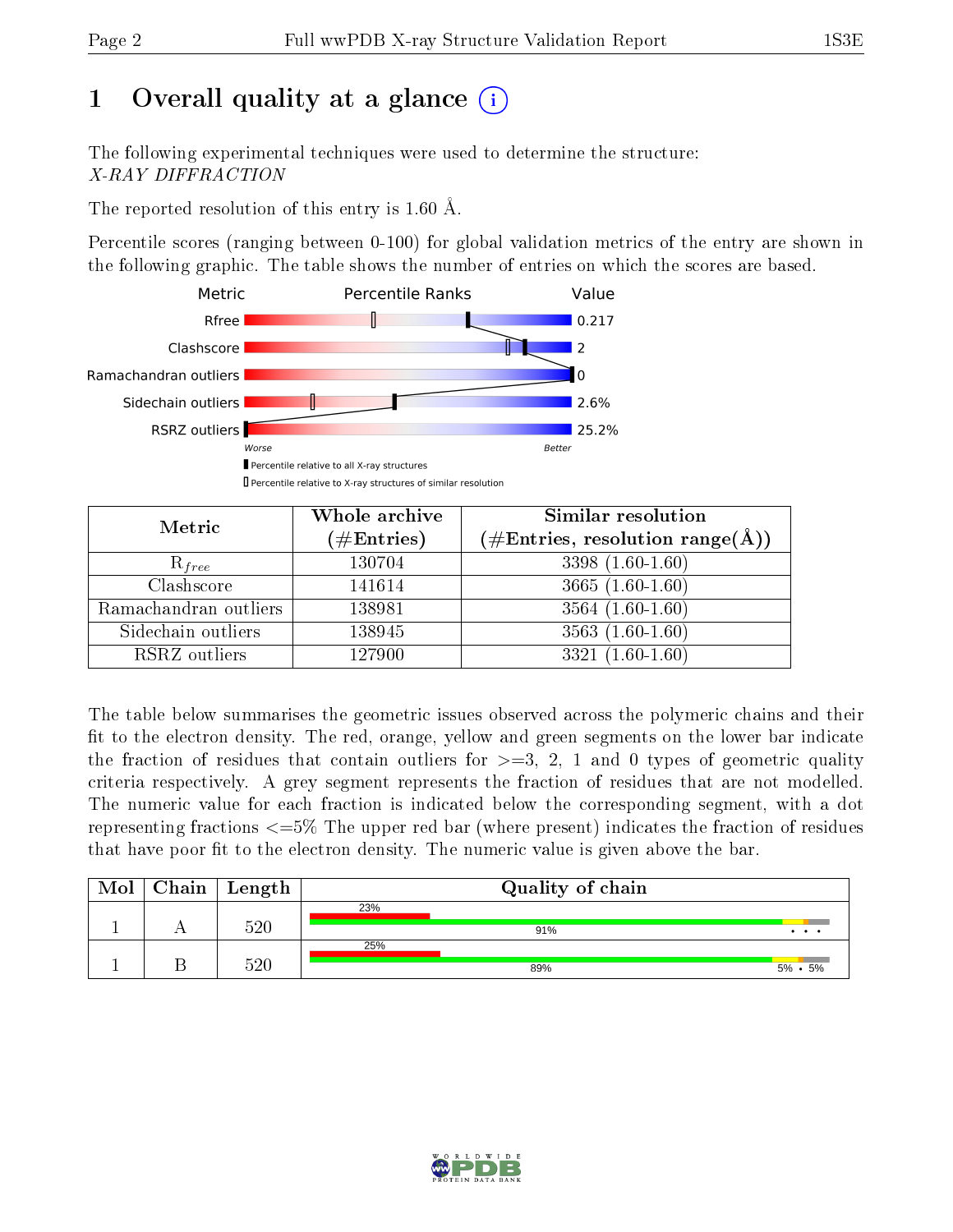# 2 Entry composition (i)

There are 4 unique types of molecules in this entry. The entry contains 8838 atoms, of which 0 are hydrogens and 0 are deuteriums.

In the tables below, the ZeroOcc column contains the number of atoms modelled with zero occupancy, the AltConf column contains the number of residues with at least one atom in alternate conformation and the Trace column contains the number of residues modelled with at most 2 atoms.

 $\bullet$  Molecule 1 is a protein called Amine oxidase [flavin-containing] B.

| Mol |     | Chain   Residues | Atoms           |                                                       |     |  | $\text{ZeroOcc} \mid \text{AltConf} \mid \text{Trace}$ |  |  |
|-----|-----|------------------|-----------------|-------------------------------------------------------|-----|--|--------------------------------------------------------|--|--|
|     | 499 |                  | Total           | $\overline{\mathbf{C}}$ . The $\overline{\mathbf{C}}$ | - N |  |                                                        |  |  |
|     |     | 3972             | 2538 681 728 25 |                                                       |     |  |                                                        |  |  |
|     |     |                  | Total           | $\overline{C}$                                        | N.  |  |                                                        |  |  |
|     | 494 | 3941             | 2519 676 721 25 |                                                       |     |  |                                                        |  |  |

• Molecule 2 is FLAVIN-ADENINE DINUCLEOTIDE (three-letter code: FAD) (formula:  $C_{27}H_{33}N_9O_{15}P_2$ .



|  |  | Mol   Chain   Residues | Atoms.        |  |  |  | ZeroOcc   AltConf |  |  |
|--|--|------------------------|---------------|--|--|--|-------------------|--|--|
|  |  |                        | Total C N O P |  |  |  |                   |  |  |
|  |  | 53 27 9 15 2           |               |  |  |  |                   |  |  |
|  |  |                        | Total C N O P |  |  |  |                   |  |  |
|  |  |                        | 53 27 9 15 2  |  |  |  |                   |  |  |

• Molecule 3 is (3R)-3-(PROP-2-YNYLAMINO)INDAN-5-OL (three-letter code: RHP) (formula:  $C_{12}H_{13}NO$ ).

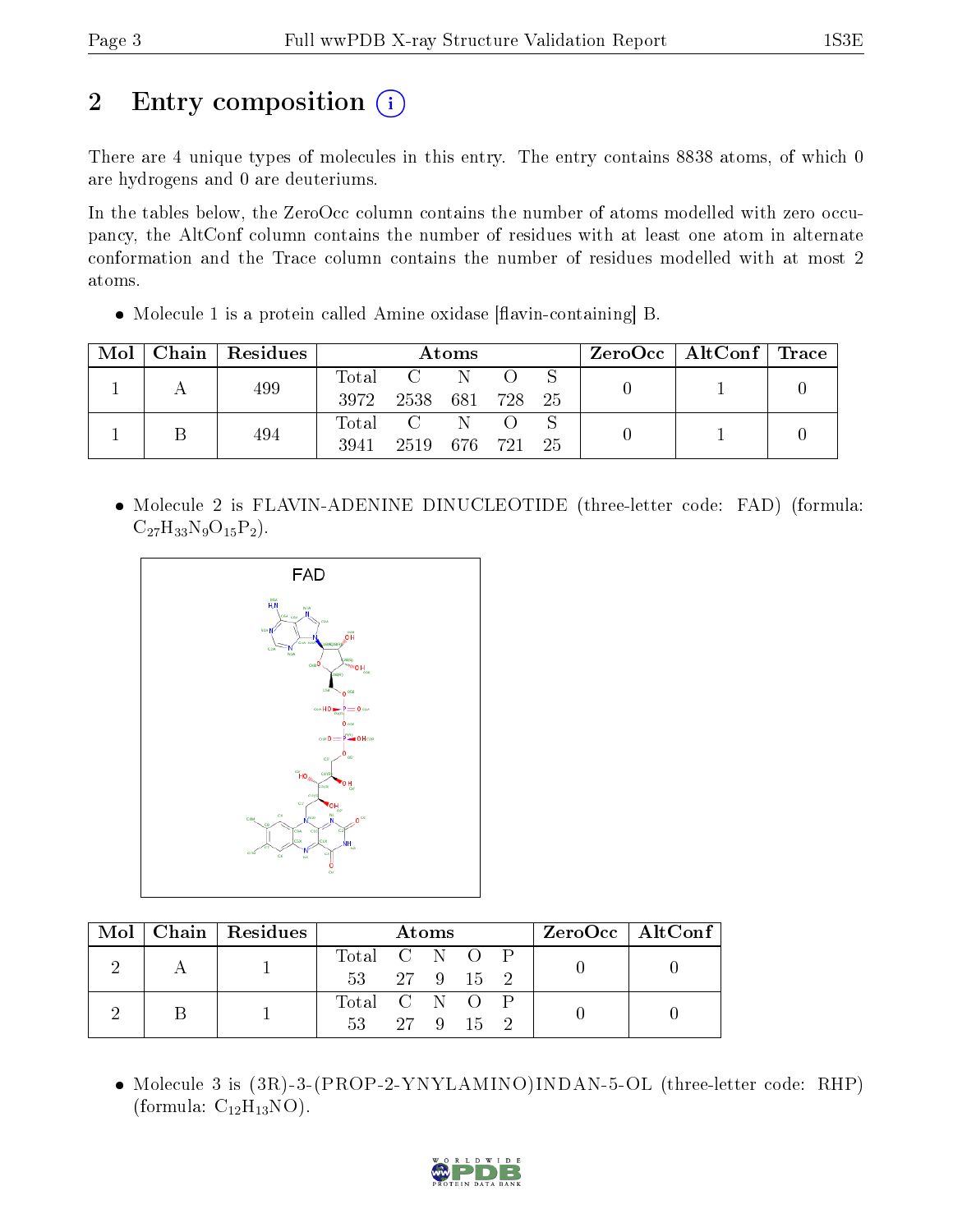

|  |  | $Mol$   Chain   Residues | Atoms         | $ZeroOcc \   \$ AltConf |  |
|--|--|--------------------------|---------------|-------------------------|--|
|  |  |                          | Total C N O   |                         |  |
|  |  |                          | $-12$ 1<br>14 |                         |  |
|  |  |                          | Total C N O   |                         |  |
|  |  |                          | 19.           |                         |  |

• Molecule 4 is water.

|  | Mol   Chain   Residues | Atoms               | $ZeroOcc \   \ AltConf \  $ |
|--|------------------------|---------------------|-----------------------------|
|  | 359                    | Total<br>359<br>359 |                             |
|  | 432                    | Total<br>432<br>432 |                             |

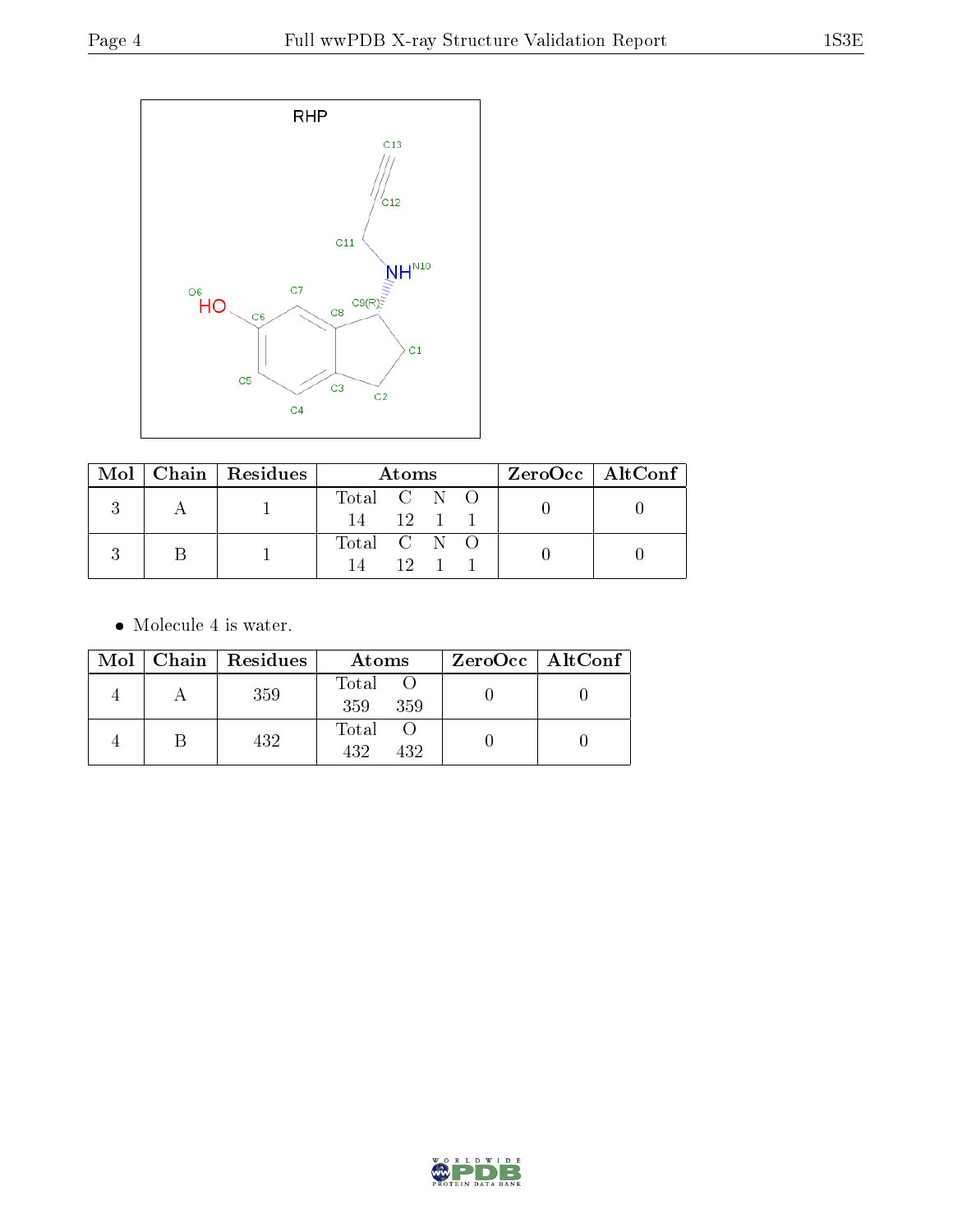## 3 Residue-property plots  $(i)$

These plots are drawn for all protein, RNA and DNA chains in the entry. The first graphic for a chain summarises the proportions of the various outlier classes displayed in the second graphic. The second graphic shows the sequence view annotated by issues in geometry and electron density. Residues are color-coded according to the number of geometric quality criteria for which they contain at least one outlier: green  $= 0$ , yellow  $= 1$ , orange  $= 2$  and red  $= 3$  or more. A red dot above a residue indicates a poor fit to the electron density (RSRZ  $> 2$ ). Stretches of 2 or more consecutive residues without any outlier are shown as a green connector. Residues present in the sample, but not in the model, are shown in grey.

• Molecule 1: Amine oxidase [flavin-containing] B

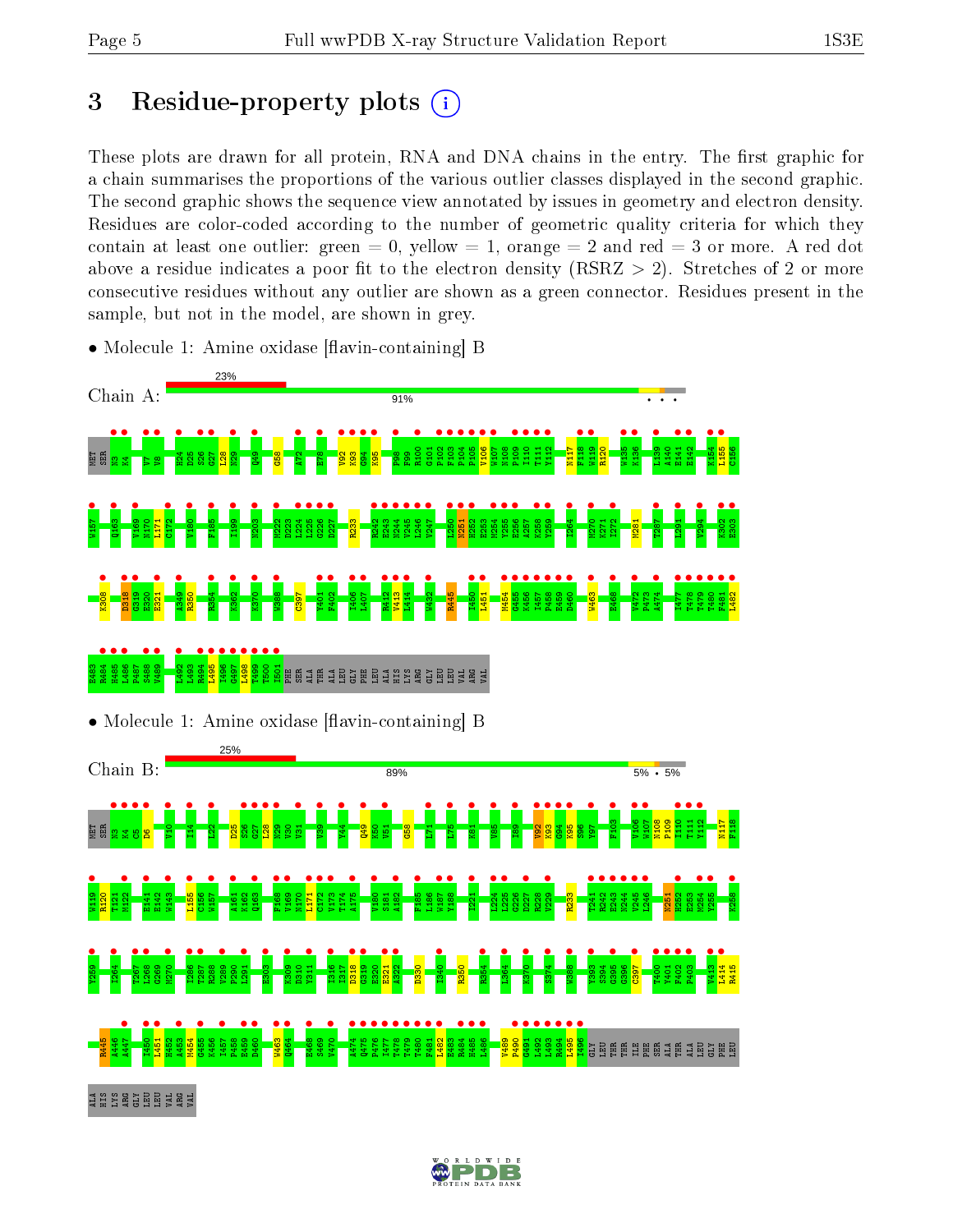# 4 Data and refinement statistics  $(i)$

| Property                                                             | <b>Value</b>                                                                          | Source     |
|----------------------------------------------------------------------|---------------------------------------------------------------------------------------|------------|
| Space group                                                          | $C$ 222                                                                               | Depositor  |
| Cell constants                                                       | $131.96\text{\AA}$<br>$224.06\text{\AA}$<br>$86.63\text{\AA}$                         |            |
| a, b, c, $\alpha$ , $\beta$ , $\gamma$                               | $90.00^\circ$<br>$90.00^\circ$<br>$90.00^\circ$                                       | Depositor  |
| Resolution $(A)$                                                     | 15.00<br>$-1.60$                                                                      | Depositor  |
|                                                                      | 47.04<br>$-1.60$                                                                      | <b>EDS</b> |
| % Data completeness                                                  | 88.6 (15.00-1.60)                                                                     | Depositor  |
| (in resolution range)                                                | 88.6 (47.04-1.60)                                                                     | <b>EDS</b> |
| $R_{merge}$                                                          | (Not available)                                                                       | Depositor  |
| $\mathbf{R}_{sym}$                                                   | (Not available)                                                                       | Depositor  |
| $\frac{1}{\sigma(I)}$                                                | $2.41$ (at 1.60Å)                                                                     | Xtriage    |
| Refinement program                                                   | REFMAC 5.1.24                                                                         | Depositor  |
|                                                                      | $0.198$ , $0.216$                                                                     | Depositor  |
| $R, R_{free}$                                                        | 0.199<br>0.217<br>$\overline{a}$                                                      | DCC        |
| $R_{free}$ test set                                                  | 3823 reflections $(2.56\%)$                                                           | wwPDB-VP   |
| Wilson B-factor $(A^2)$                                              | 15.9                                                                                  | Xtriage    |
| Anisotropy                                                           | 0.222                                                                                 | Xtriage    |
| Bulk solvent $k_{sol}(e/\mathring{A}^3)$ , $B_{sol}(\mathring{A}^2)$ | $0.39$ , 76.0                                                                         | <b>EDS</b> |
| $\overline{L-test}$ for twinning <sup>2</sup>                        | $\langle  L  \rangle = 0.50, \langle L^2 \rangle = 0.33$                              | Xtriage    |
| Estimated twinning fraction                                          | 0.009 for $1/2^{\ast}h$ -1/2 <sup>*</sup> k,-3/2 <sup>*</sup> h-1/2 <sup>*</sup> k,-1 | Xtriage    |
|                                                                      | 0.011 for $1/2^*h+1/2^*k$ , $3/2^*h-1/2^*k$ , -1                                      |            |
| $F_o, F_c$ correlation                                               | 0.95                                                                                  | <b>EDS</b> |
| Total number of atoms                                                | 8838                                                                                  | wwPDB-VP   |
| Average B, all atoms $(A^2)$                                         | 37.0                                                                                  | wwPDB-VP   |

Xtriage's analysis on translational NCS is as follows: The largest off-origin peak in the Patterson function is  $3.96\%$  of the height of the origin peak. No significant pseudotranslation is detected.

<sup>&</sup>lt;sup>2</sup>Theoretical values of  $\langle |L| \rangle$ ,  $\langle L^2 \rangle$  for acentric reflections are 0.5, 0.333 respectively for untwinned datasets, and 0.375, 0.2 for perfectly twinned datasets.



<span id="page-5-1"></span><span id="page-5-0"></span><sup>1</sup> Intensities estimated from amplitudes.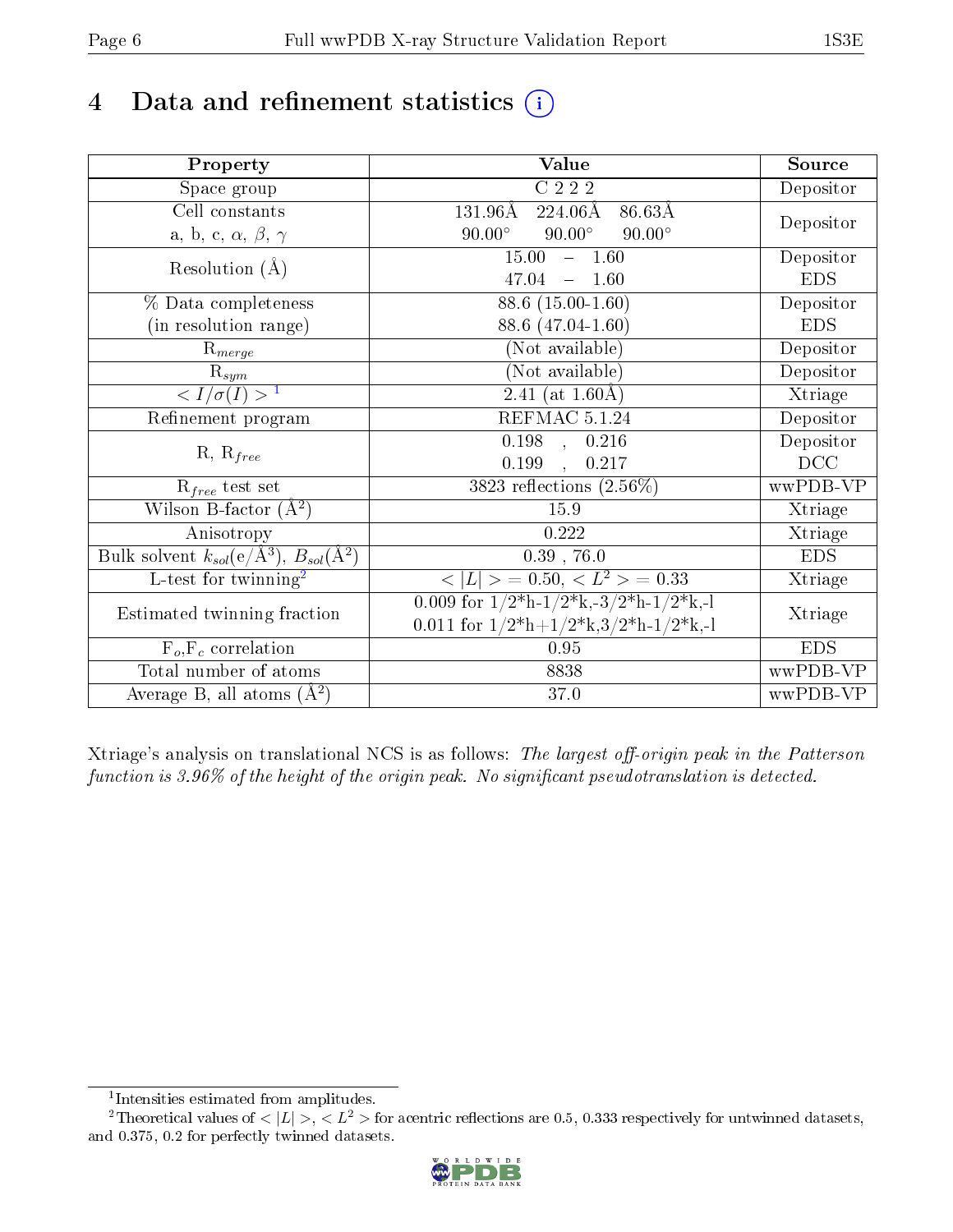# 5 Model quality  $(i)$

### 5.1 Standard geometry  $(i)$

Bond lengths and bond angles in the following residue types are not validated in this section: RHP, FAD

The Z score for a bond length (or angle) is the number of standard deviations the observed value is removed from the expected value. A bond length (or angle) with  $|Z| > 5$  is considered an outlier worth inspection. RMSZ is the root-mean-square of all Z scores of the bond lengths (or angles).

| Mol | Chain |             | Bond lengths | Bond angles |                  |  |
|-----|-------|-------------|--------------|-------------|------------------|--|
|     |       | <b>RMSZ</b> | $\# Z  > 5$  | RMSZ        | # $ Z  > 5$      |  |
|     |       | 0.36        | 0/4074       | 0.64        | $3/5530(0.1\%)$  |  |
|     | B     | 0.36        | 0/4043       | 0.64        | $4/5487(0.1\%)$  |  |
| All | All   | 0.36        | 0/8117       | 0.64        | $7/11017(0.1\%)$ |  |

There are no bond length outliers.

All (7) bond angle outliers are listed below:

| Mol | Chain | Res | Type       | Atoms                    | Z       | Observed $(°)$ | Ideal $(°)$ |
|-----|-------|-----|------------|--------------------------|---------|----------------|-------------|
|     | В     | 445 | $\rm{ARG}$ | $NE$ -CZ-NH <sub>2</sub> | $-6.90$ | 116.85         | 120.30      |
|     |       | 445 | $\rm{ARG}$ | NE-CZ-NH <sub>2</sub>    | $-6.47$ | 117.06         | 120.30      |
|     |       | 445 | $\rm{ARG}$ | NE-CZ-NH1                | 5.83    | 123.22         | 120.30      |
|     | B     | 445 | $\rm{ARG}$ | NE-CZ-NH1                | 5.71    | 123.16         | 120.30      |
|     | В     | 6   | A SP       | $CB-CG-OD2$              | 5.40    | 123.16         | 118.30      |
|     | В     | 330 | A SP       | $CB-CG-OD2$              | 5.21    | 122.99         | 118.30      |
|     |       | 318 | A SP       | $CB-CG-OD2$              | 5.15    | 122.93         | 118.30      |

There are no chirality outliers.

There are no planarity outliers.

### 5.2 Too-close contacts  $\overline{()}$

In the following table, the Non-H and H(model) columns list the number of non-hydrogen atoms and hydrogen atoms in the chain respectively. The H(added) column lists the number of hydrogen atoms added and optimized by MolProbity. The Clashes column lists the number of clashes within the asymmetric unit, whereas Symm-Clashes lists symmetry related clashes.

| Mol |      |      | Chain   Non-H   H(model)   H(added)   Clashes   Symm-Clashes |
|-----|------|------|--------------------------------------------------------------|
|     | 3972 | 3968 |                                                              |
|     | 3941 |      |                                                              |

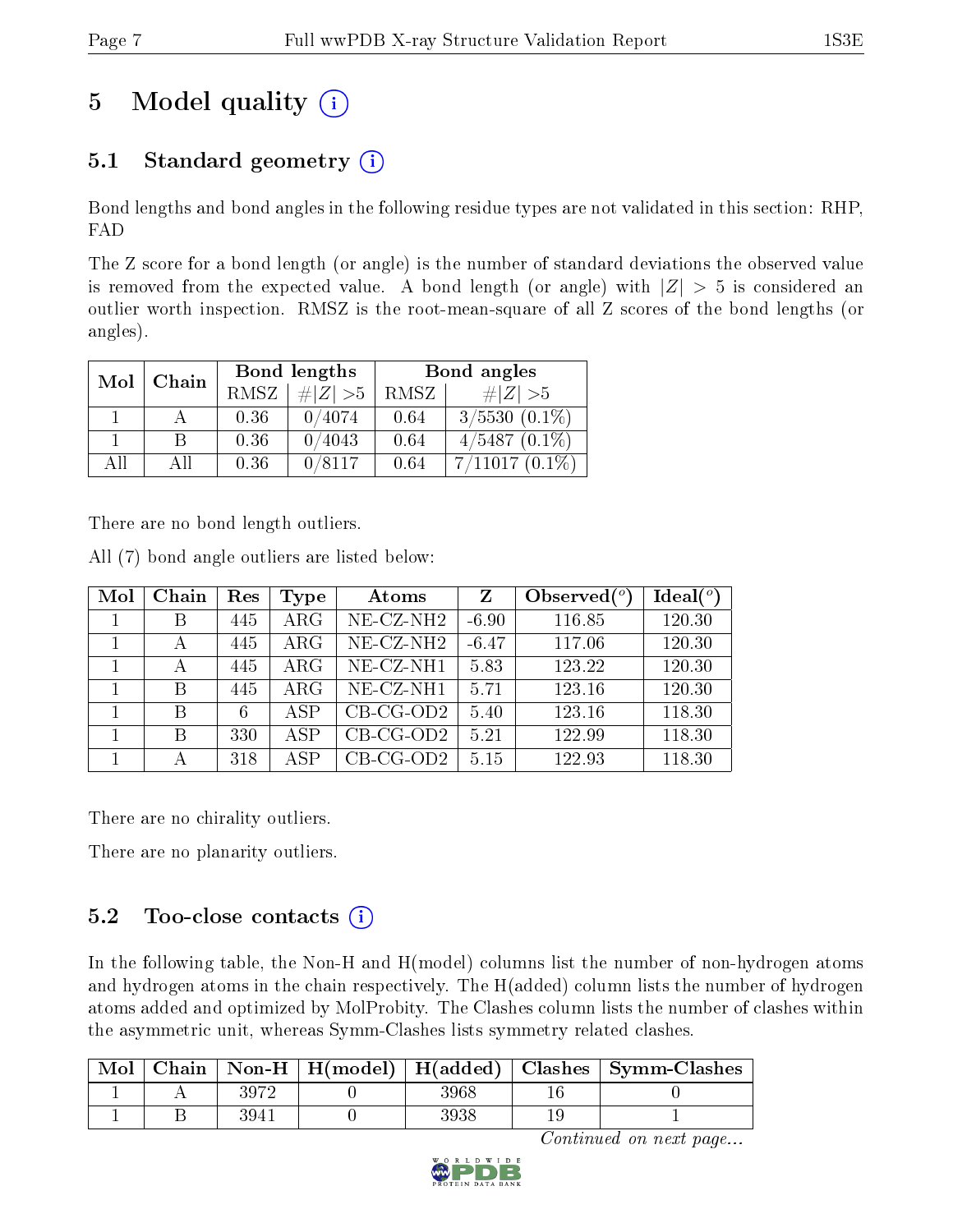|  |      |      |    | Mol   Chain   Non-H   H(model)   H(added)   Clashes   Symm-Clashes |
|--|------|------|----|--------------------------------------------------------------------|
|  | 53   | 29   |    |                                                                    |
|  | 53   | 29   |    |                                                                    |
|  |      | 13   |    |                                                                    |
|  |      | 13   |    |                                                                    |
|  | 359  |      |    |                                                                    |
|  | 432  |      |    |                                                                    |
|  | 8838 | 7990 | 35 |                                                                    |

The all-atom clashscore is defined as the number of clashes found per 1000 atoms (including hydrogen atoms). The all-atom clashscore for this structure is 2.

All (35) close contacts within the same asymmetric unit are listed below, sorted by their clash magnitude.

| Atom-1                       | Atom-2             | Interatomic       | Clash         |  |
|------------------------------|--------------------|-------------------|---------------|--|
|                              |                    | distance $(A)$    | overlap $(A)$ |  |
| 1:B:92:VAL:HB                | 4:B:1022:HOH:O     | 1.55              | 1.06          |  |
| 1:A:117:ASN:HD22             | 1:A:120:ARG:HH21   | 1.39              | 0.69          |  |
| 1:B:117:ASN:HD22             | 1:B:120:ARG:HH21   | 1.39              | 0.68          |  |
| 1:B:251:ASN:H                | 1:B:251:ASN:HD22   | 1.43              | 0.66          |  |
| 1: A:251: ASN:H              | 1:A:251:ASN:HD22   | $\overline{1.43}$ | 0.66          |  |
| 1:A:445:ARG:HD2              | 1: A:463:TRP:CH2   | 2.34              | 0.63          |  |
| 1:B:445:ARG:HD2              | 1:B:463:TRP:CH2    | 2.34              | 0.61          |  |
| $1:B:445:AR\overline{G:HD3}$ | 4:B:602:HOH:O      | 2.01              | 0.61          |  |
| 1:A:451:LEU:HD23             | 1: A:454:MET:HE1   | 1.83              | 0.58          |  |
| 1:B:451:LEU:HD23             | 1:B:454:MET:HE1    | 1.86              | 0.56          |  |
| 1:B:445:ARG:HD2              | 1:B:463:TRP:CZ2    | 2.42              | 0.54          |  |
| 1:B:233:ARG:HG3              | 1:B:251:ASN:HD21   | 1.73              | 0.53          |  |
| 1:A:445:ARG:HD3              | 4:A:628:HOH:O      | 2.09              | 0.52          |  |
| 1:A:445:ARG:HD2              | 1:A:463:TRP:CZ2    | 2.44              | 0.51          |  |
| $1:A:233:A\overline{RG:HG3}$ | 1:A:251:ASN:HD21   | 1.76              | 0.51          |  |
| 1:B:414:LEU:HD12             | 4:B:859:HOH:O      | 2.12              | 0.49          |  |
| 1: A:321: GLU: H             | 1: A:321: GLU:CD   | $\overline{2.20}$ | 0.46          |  |
| 1:B:321:GLU:CD               | 1:B:321:GLU:H      | 2.19              | 0.45          |  |
| 1:B:454:MET:HB2              | 1:B:454:MET:HE2    | 1.56              | 0.45          |  |
| 1: A:58: GLY: HA2            | 2:A:600:FAD:C4X    | 2.47              | 0.44          |  |
| 1:A:171:LEU:HD21             | 3:A:601:RHP:H21    | 1.99              | 0.44          |  |
| 1:B:108:ASN:HA               | 1:B:109:PRO:HD3    | 1.88              | 0.44          |  |
| 1:A:28:LEU:HD11              | 1: A:454:MET:HE1   | 2.00              | 0.43          |  |
| 1:A:308:LYS:HB2              | 1:A:308:LYS:HE2    | 1.78              | 0.43          |  |
| 1: A:251: ASN:H              | $1:$ A:251:ASN:ND2 | 2.15              | 0.43          |  |
| 1:B:171:LEU:HD21             | 3:B:601:RHP:H21    | 2.00              | 0.42          |  |
| 1:B:28:LEU:HD11              | 1:B:454:MET:HE1    | 2.02              | 0.42          |  |

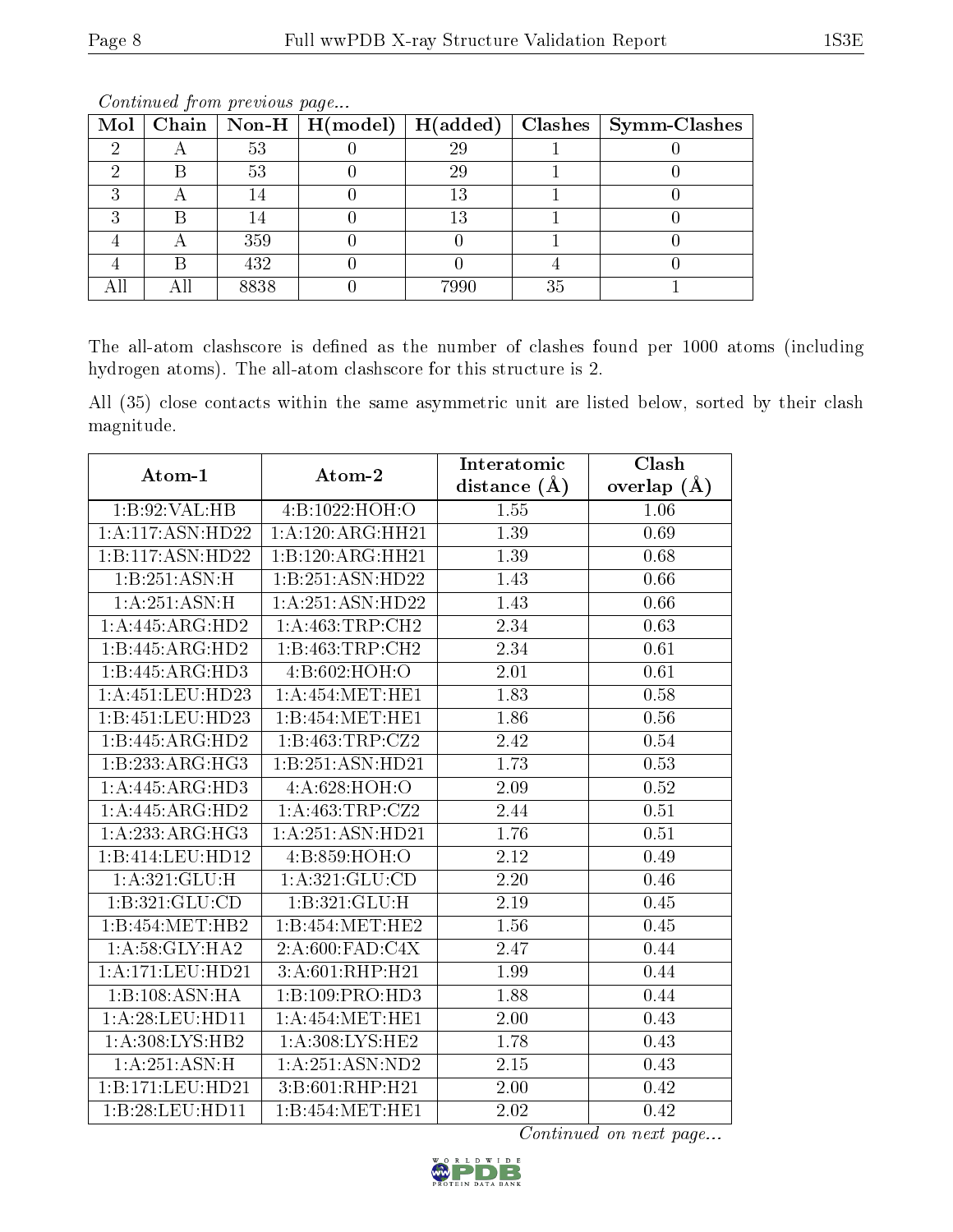Clash overlap (Å)

| Atom-1            | Atom-2             | Interatomic<br>distance $(A)$ | Clas.<br>overlap |
|-------------------|--------------------|-------------------------------|------------------|
| 1:A:117:ASN:HD22  | 1:A:120:ARG:NH2    | 2.11                          | 0.42             |
| 1:B:58:GLY:HA2    | 2: B:600: FAD: C4X | 2.50                          | 0.42             |
| 1:B:117:ASN:HD22  | 1:B:120:ARG:NH2    | 2.13                          | 0.41             |
| 1:B:415:ARG:NH1   | 4:B:897:HOH:O      | 2.52                          | 0.41             |
| 1:B:251:ASN:H     | 1:B:251:ASN:ND2    | 2.15                          | 0.41             |
| 1: A:454: MET:HB2 | 1: A:454:MET:HE2   | 1.57                          | 0.41             |

1:B:489:VAL:N | 1:B:490:PRO:HD2 | 2.36 | 0.41 1:A:281:MET:HB3 | 1:A:413:VAL:HG21 | 2.04 0.40

Continued from previous page...

All (1) symmetry-related close contacts are listed below. The label for Atom-2 includes the symmetry operator and encoded unit-cell translations to be applied.

| Atom-1       | Atom-2                   |     | Clash<br>overlap $(A)$ |
|--------------|--------------------------|-----|------------------------|
| 1:B:25:ASP:O | 565<br>1:B:49:GLN:NE2[4] | .59 | ).61                   |

### 5.3 Torsion angles (i)

#### 5.3.1 Protein backbone  $(i)$

In the following table, the Percentiles column shows the percent Ramachandran outliers of the chain as a percentile score with respect to all X-ray entries followed by that with respect to entries of similar resolution.

The Analysed column shows the number of residues for which the backbone conformation was analysed, and the total number of residues.

| Mol | Chain | Analysed         | Favoured    | $\mid$ Allowed $\mid$ Outliers | Percentiles       |
|-----|-------|------------------|-------------|--------------------------------|-------------------|
|     |       | $498/520(96\%)$  | 487 (98\%)  | $11(2\%)$                      | 100 100           |
|     |       | 493/520(95%)     | $481(98\%)$ | $12(2\%)$                      | 100<br><b>100</b> |
|     | Аll   | $991/1040(95\%)$ | 968 (98%)   | 23(2%)                         | 100<br>100        |

There are no Ramachandran outliers to report.

#### 5.3.2 Protein sidechains  $(i)$

In the following table, the Percentiles column shows the percent sidechain outliers of the chain as a percentile score with respect to all X-ray entries followed by that with respect to entries of similar resolution.

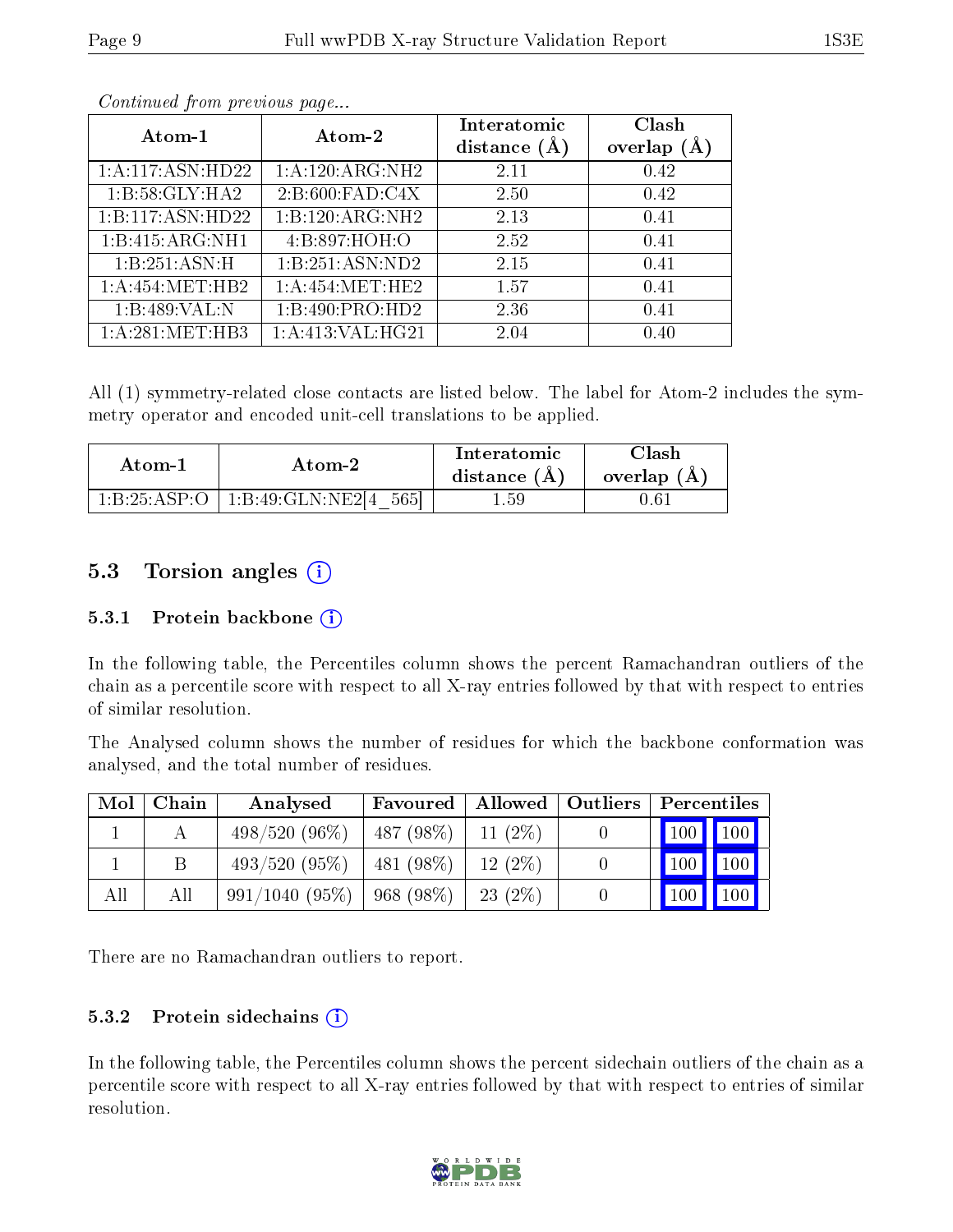| Mol | Chain | Analysed         | Rotameric   Outliers |           | Percentiles |
|-----|-------|------------------|----------------------|-----------|-------------|
|     |       | $428/444(96\%)$  | 416 $(97%)$          | $12(3\%)$ | 18<br>43    |
|     |       | $425/444(96\%)$  | $415(98\%)$          | $10(2\%)$ | 24<br>49    |
| All | Аll   | $853/888$ (96\%) | 831 (97%)            | $22(3\%)$ | 21          |

The Analysed column shows the number of residues for which the sidechain conformation was analysed, and the total number of residues.

All (22) residues with a non-rotameric sidechain are listed below:

| Mol            | Chain                   | Res             | $_{\rm Type}$           |
|----------------|-------------------------|-----------------|-------------------------|
| $\mathbf{1}$   | $\boldsymbol{A}$        | 92              | VAL                     |
| $\mathbf{1}$   | $\overline{A}$          | $\overline{93}$ | $\overline{\text{LYS}}$ |
| $\overline{1}$ | $\overline{A}$          | 95              | <b>LYS</b>              |
| $\mathbf{1}$   | $\overline{A}$          | 106             | $\overline{\text{VAL}}$ |
| $\overline{1}$ | $\overline{A}$          | 155             | LEU                     |
| $\mathbf{1}$   | $\overline{A}$          | 251             | <b>ASN</b>              |
| $\overline{1}$ | $\overline{A}$          | 318             | ASP                     |
| $\mathbf{1}$   | $\overline{\rm A}$      | 350             | ARG                     |
| $\overline{1}$ | $\overline{A}$          | 397             | $\overline{\text{CYS}}$ |
| $\overline{1}$ | $\overline{A}$          | 482             | LEU                     |
| $\mathbf{1}$   | $\overline{A}$          | 495             | <b>LEU</b>              |
| $\mathbf{1}$   | $\overline{\rm A}$      | 498             | LEU                     |
| $\overline{1}$ | $\overline{\mathrm{B}}$ | 92              | $\sqrt{\mathrm{AL}}$    |
| $\overline{1}$ | $\overline{\mathrm{B}}$ | $\overline{9}3$ | $\overline{\text{LYS}}$ |
| $\mathbf{1}$   | $\, {\bf B}$            | 95              | <b>LYS</b>              |
| $\mathbf{1}$   | $\overline{\mathrm{B}}$ | 155             | LEU                     |
| $\mathbf{1}$   | $\overline{B}$          | 251             | <b>ASN</b>              |
| $\overline{1}$ | B                       | 318             | ASP                     |
| $\mathbf{1}$   | $\overline{\mathrm{B}}$ | 350             | $\overline{\rm{ARG}}$   |
| $\mathbf{1}$   | $\boldsymbol{B}$        | 397             | <b>CYS</b>              |
| $\overline{1}$ | $\overline{\mathrm{B}}$ | 482             | LEU                     |
| $\overline{1}$ | B                       | 495             | <b>LEU</b>              |

Some sidechains can be flipped to improve hydrogen bonding and reduce clashes. All (4) such sidechains are listed below:

| $\operatorname{Mol}$ | Chain | Res | Type       |
|----------------------|-------|-----|------------|
|                      |       | 117 | <b>ASN</b> |
|                      |       | 251 | <b>ASN</b> |
|                      |       | 117 | <b>ASN</b> |
|                      |       | 251 | A SN       |

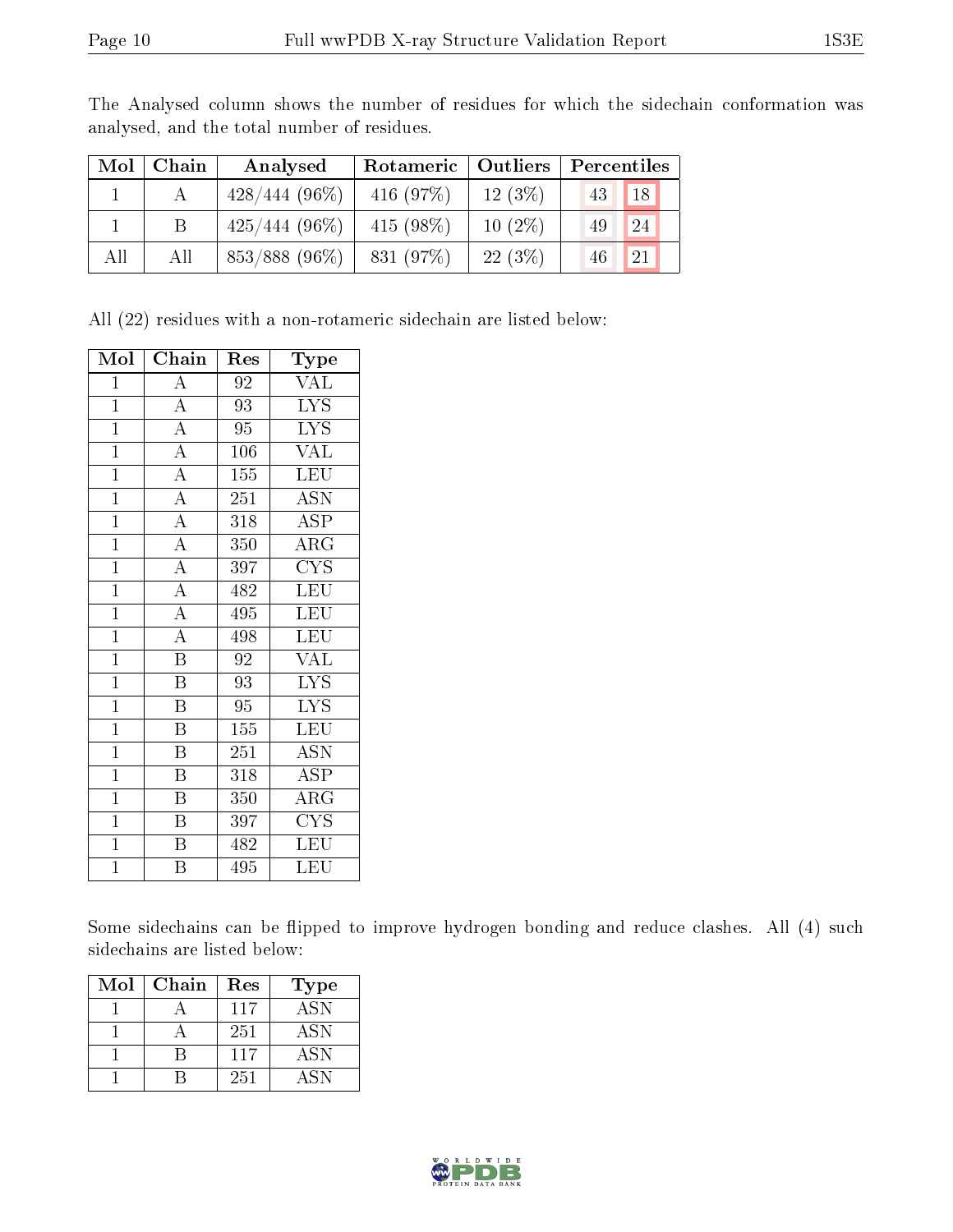#### $5.3.3$  RNA  $(i)$

There are no RNA molecules in this entry.

### 5.4 Non-standard residues in protein, DNA, RNA chains (i)

There are no non-standard protein/DNA/RNA residues in this entry.

#### 5.5 Carbohydrates (i)

There are no carbohydrates in this entry.

### 5.6 Ligand geometry  $(i)$

4 ligands are modelled in this entry.

In the following table, the Counts columns list the number of bonds (or angles) for which Mogul statistics could be retrieved, the number of bonds (or angles) that are observed in the model and the number of bonds (or angles) that are defined in the Chemical Component Dictionary. The Link column lists molecule types, if any, to which the group is linked. The Z score for a bond length (or angle) is the number of standard deviations the observed value is removed from the expected value. A bond length (or angle) with  $|Z| > 2$  is considered an outlier worth inspection. RMSZ is the root-mean-square of all Z scores of the bond lengths (or angles).

|                | Mol<br>Type | Chain |     |                |            |      |           |          |      | Res         | Link   | Bond lengths |             |  | Bond angles |  |  |
|----------------|-------------|-------|-----|----------------|------------|------|-----------|----------|------|-------------|--------|--------------|-------------|--|-------------|--|--|
|                |             |       |     |                |            |      |           | Counts   | RMSZ | # $ Z  > 2$ | Counts | RMSZ         | # $ Z  > 2$ |  |             |  |  |
| 3              | <b>RHP</b>  | B     | 601 | $\overline{2}$ | 14, 15, 15 | 1.56 | 2(14%)    | 17,20,20 | 4.13 | 4(23%)      |        |              |             |  |             |  |  |
| $\overline{2}$ | FAD         |       | 600 | 1.3            | 51, 58, 58 | 1.37 | 7(13%)    | 60,89,89 | 1.63 | 9(15%)      |        |              |             |  |             |  |  |
| 2              | FAD         | B     | 600 | 1.3            | 51, 58, 58 | 1.41 | $6(11\%)$ | 60,89,89 | 1.65 | 9(15%)      |        |              |             |  |             |  |  |
| 3              | <b>RHP</b>  | А     | 601 | $\overline{2}$ | 14, 15, 15 | 1.55 | 2(14%)    | 17,20,20 | 4.11 | 4(23%)      |        |              |             |  |             |  |  |

In the following table, the Chirals column lists the number of chiral outliers, the number of chiral centers analysed, the number of these observed in the model and the number defined in the Chemical Component Dictionary. Similar counts are reported in the Torsion and Rings columns. '-' means no outliers of that kind were identified.

| Mol                         | Type       | Chain   Res |     |     | Link   Chirals | <b>Torsions</b> | Rings      |
|-----------------------------|------------|-------------|-----|-----|----------------|-----------------|------------|
| 3                           | <b>RHP</b> |             | 601 |     |                | 2/3/13/13       | 0/2/2/2    |
| $\mathcal{D}$               | <b>FAD</b> |             | 600 | 1.3 |                | 1/30/50/50      | 0/6/6/6    |
| $\mathcal{D}_{\mathcal{L}}$ | FAD        | В           | 600 | 1.3 |                | 2/30/50/50      | $-0/6/6/6$ |
| 2                           | <b>RHP</b> |             | 601 |     |                | 2/3/13/13       | 0/2/2/2    |

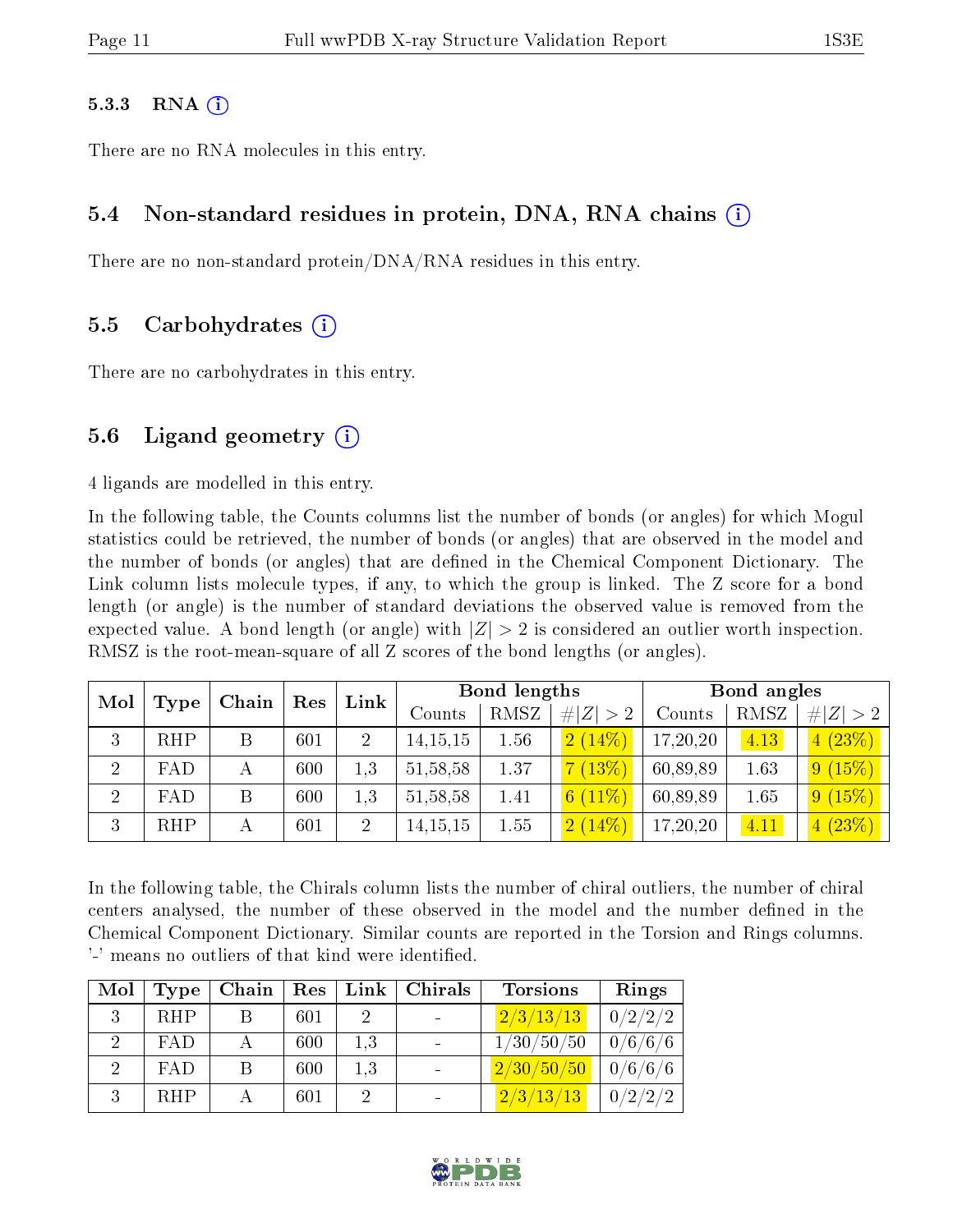| Mol            | Chain | Res | <b>Type</b> | Atoms                             | Z    | Observed $(\AA)$ | Ideal(A) |
|----------------|-------|-----|-------------|-----------------------------------|------|------------------|----------|
| $\overline{2}$ | Β     | 600 | FAD         | $C10-N1$                          | 4.50 | 1.39             | 1.33     |
| $\overline{2}$ | А     | 600 | FAD         | $C4X-N5$                          | 4.44 | 1.39             | 1.33     |
| $\overline{2}$ | B     | 600 | FAD         | $C4X-N5$                          | 4.36 | 1.39             | 1.33     |
| $\overline{2}$ | А     | 600 | FAD         | $C10-N1$                          | 4.30 | 1.38             | 1.33     |
| 3              | B     | 601 | <b>RHP</b>  | $C12-C13$                         | 4.14 | 1.30             | 1.18     |
| 3              | А     | 601 | RHP         | $C12-C13$                         | 4.12 | 1.30             | 1.18     |
| $\overline{2}$ | B     | 600 | FAD         | C <sub>2</sub> A-N <sub>3</sub> A | 3.65 | 1.38             | 1.32     |
| $\overline{2}$ | А     | 600 | FAD         | $C2A-NSA$                         | 3.51 | 1.37             | 1.32     |
| 3              | А     | 601 | RHP         | $C11-C12$                         | 3.40 | 1.54             | 1.46     |
| 3              | B     | 601 | <b>RHP</b>  | $C11-C12$                         | 3.35 | 1.53             | 1.46     |
| $\overline{2}$ | B     | 600 | FAD         | $C1'$ -N10                        | 3.06 | 1.51             | 1.48     |
| $\overline{2}$ | А     | 600 | FAD         | $C4-N3$                           | 2.84 | 1.38             | 1.33     |
| $\overline{2}$ | B     | 600 | FAD         | $C4-N3$                           | 2.78 | 1.37             | 1.33     |
| $\overline{2}$ | А     | 600 | FAD         | $C1'$ -N10                        | 2.67 | 1.51             | 1.48     |
| $\overline{2}$ | B     | 600 | FAD         | $C2A-N1A$                         | 2.42 | 1.38             | 1.33     |
| $\overline{2}$ | A     | 600 | FAD         | $C2A-N1A$                         | 2.36 | 1.38             | 1.33     |
| $\overline{2}$ | А     | 600 | FAD         | $C5X-N5$                          | 2.07 | 1.38             | 1.35     |

All (17) bond length outliers are listed below:

All (26) bond angle outliers are listed below:

| Mol            | Chain            | Res | <b>Type</b> | Atoms                                    | Z        | Observed $(°)$ | Ideal $(°)$ |
|----------------|------------------|-----|-------------|------------------------------------------|----------|----------------|-------------|
| 3              | А                | 601 | <b>RHP</b>  | $C11-C12-C13$                            | $-15.98$ | 125.76         | 177.79      |
| $\overline{3}$ | B                | 601 | <b>RHP</b>  | C11-C12-C13                              | $-15.97$ | 125.81         | 177.79      |
| $\overline{2}$ | B                | 600 | FAD         | $C4-N3-C2$                               | 6.73     | 120.83         | 115.14      |
| $\overline{2}$ | А                | 600 | FAD         | $C4-N3-C2$                               | 6.49     | 120.62         | 115.14      |
| $\overline{2}$ | B                | 600 | FAD         | N3A-C2A-N1A                              | $-5.40$  | 120.23         | 128.68      |
| $\overline{2}$ | $\boldsymbol{A}$ | 600 | FAD         | N3A-C2A-N1A                              | $-5.31$  | 120.37         | 128.68      |
| $\overline{2}$ | А                | 600 | FAD         | $C9A-N10-C10$                            | $-4.28$  | 116.31         | 121.91      |
| $\overline{2}$ | B                | 600 | FAD         | $C9A-N10-C10$                            | $-4.02$  | 116.65         | 121.91      |
| 3              | B                | 601 | <b>RHP</b>  | $C5-C4-C3$                               | $-2.88$  | 117.59         | 121.39      |
| $\overline{2}$ | B                | 600 | FAD         | $C10-C4X-N5$                             | $-2.85$  | 119.28         | 121.26      |
| $\overline{2}$ | $\boldsymbol{B}$ | 600 | FAD         | $C4X-N5-C5X$                             | 2.78     | 119.55         | 116.77      |
| 3              | А                | 601 | <b>RHP</b>  | $C5-C4-C3$                               | $-2.68$  | 117.86         | 121.39      |
| $\overline{2}$ | B                | 600 | FAD         | $C4-C4X-N5$                              | 2.61     | 121.58         | 118.60      |
| 3              | А                | 601 | <b>RHP</b>  | $C11-N10-C9$                             | 2.58     | 119.05         | 113.85      |
| $\overline{2}$ | $\boldsymbol{B}$ | 600 | FAD         | $C4X-C4-N3$                              | $-2.56$  | 119.93         | 123.43      |
| 3              | B                | 601 | <b>RHP</b>  | $C11-N10-C9$                             | 2.55     | 119.00         | 113.85      |
| $\overline{2}$ | $\boldsymbol{A}$ | 600 | FAD         | $C1'$ -N <sub>10</sub> -C <sub>9</sub> A | 2.50     | 120.26         | 118.29      |
| $\overline{2}$ | А                | 600 | FAD         | $C4X-C4-N3$                              | $-2.46$  | 120.06         | 123.43      |
| $\overline{2}$ | B                | 600 | FAD         | $C9A-C5X-N5$                             | $-2.42$  | 118.58         | 122.36      |
| 3              | А                | 601 | <b>RHP</b>  | C12-C11-N10                              | 2.32     | 120.50         | 112.71      |
| $\overline{2}$ | А                | 600 | FAD         | $C4-C4X-N5$                              | 2.23     | 121.14         | 118.60      |

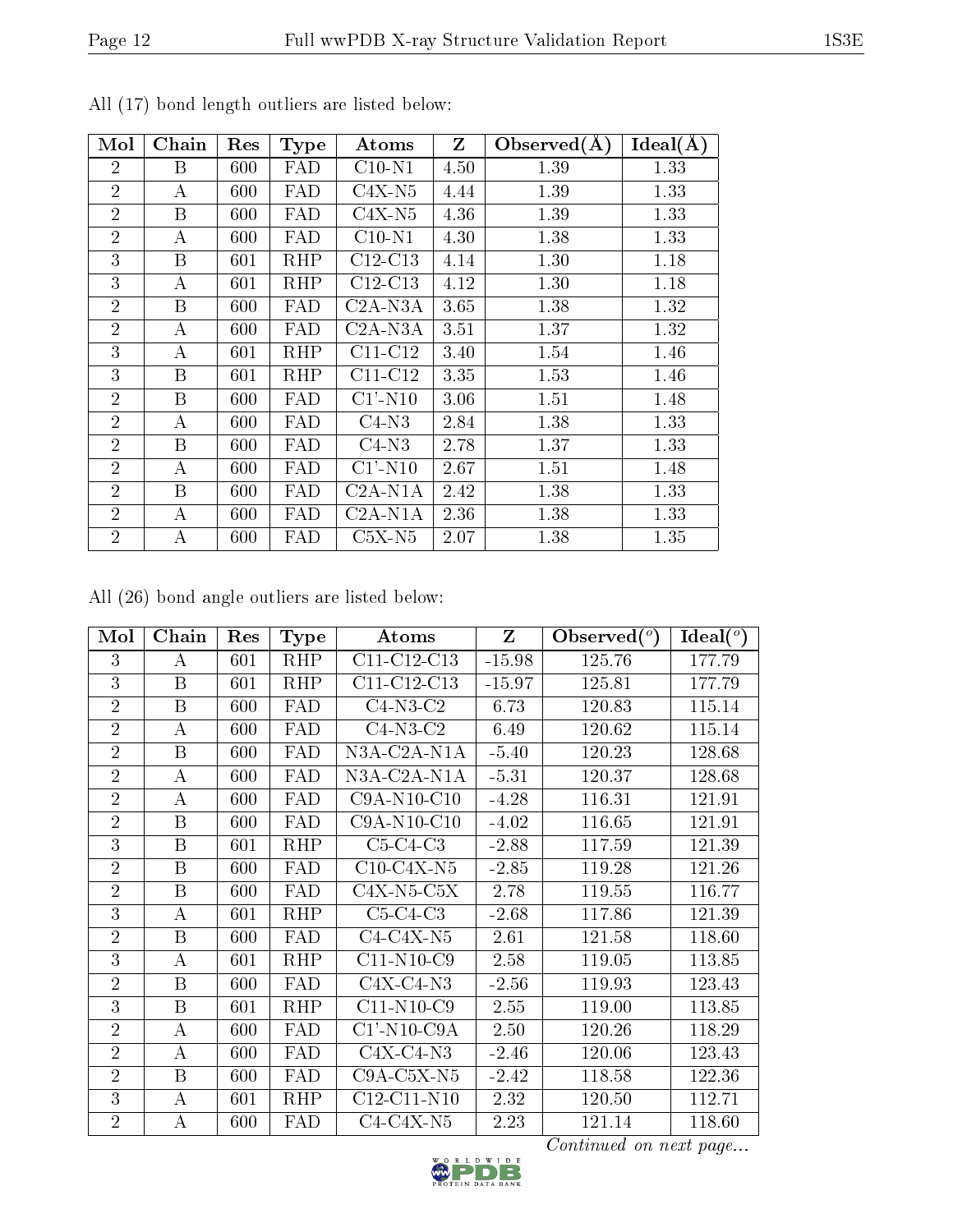| Mol | Chain | Res | Type       | Atoms                                              |         | Observed $(°)$ | Ideal $(°)$ |
|-----|-------|-----|------------|----------------------------------------------------|---------|----------------|-------------|
|     |       | 601 | <b>RHP</b> | $C12-C11-N10$                                      | 2.22    | 120.18         | 112.71      |
|     |       | 600 | FAD.       | $C9A-C5X-N5$                                       | $-2.19$ | 118.94         | 122.36      |
|     |       | 600 | <b>FAD</b> | $C1B-N9A-C4A$                                      | $-2.10$ | 122.94         | 126.64      |
|     |       | 600 | FAD.       | $C10$ -C4X-N5                                      | $-2.10$ | 119.81         | 121.26      |
| റ   |       | 600 | FAD.       | C <sub>4</sub> A-C <sub>5</sub> A-N <sub>7</sub> A | $-2.03$ | 107.28         | 109.40      |

There are no chirality outliers.

All (7) torsion outliers are listed below:

| Mol | Chain | $\operatorname{Res}% \left( \mathcal{N}\right) \equiv\operatorname{Res}(\mathcal{N}_{0})\left( \mathcal{N}_{0}\right) ^{\ast}$ | Type       | Atoms           |
|-----|-------|--------------------------------------------------------------------------------------------------------------------------------|------------|-----------------|
| 3   | В     | 601                                                                                                                            | <b>RHP</b> | $C1-C9-N10-C11$ |
| 3   | В     | 601                                                                                                                            | <b>RHP</b> | C8-C9-N10-C11   |
| 3   | А     | 601                                                                                                                            | <b>RHP</b> | $C1-C9-N10-C11$ |
| 3   | А     | 601                                                                                                                            | <b>RHP</b> | C8-C9-N10-C11   |
| 2   | В     | 600                                                                                                                            | <b>FAD</b> | $PA-O3P-P-O5'$  |
| 2   | В     | 600                                                                                                                            | <b>FAD</b> | O4B-C4B-C5B-O5B |
| 2   |       | 600                                                                                                                            | FA D       | O4B-C4B-C5B-O5B |

There are no ring outliers.

4 monomers are involved in 4 short contacts:

|  |     |            | Mol   Chain   Res   Type   Clashes   Symm-Clashes |
|--|-----|------------|---------------------------------------------------|
|  | 601 | <b>RHP</b> |                                                   |
|  | 600 | FAI)       |                                                   |
|  | 600 | FAI)       |                                                   |
|  | 601 | RHP        |                                                   |

The following is a two-dimensional graphical depiction of Mogul quality analysis of bond lengths, bond angles, torsion angles, and ring geometry for all instances of the Ligand of Interest. In addition, ligands with molecular weight > 250 and outliers as shown on the validation Tables will also be included. For torsion angles, if less then 5% of the Mogul distribution of torsion angles is within 10 degrees of the torsion angle in question, then that torsion angle is considered an outlier. Any bond that is central to one or more torsion angles identified as an outlier by Mogul will be highlighted in the graph. For rings, the root-mean-square deviation (RMSD) between the ring in question and similar rings identified by Mogul is calculated over all ring torsion angles. If the average RMSD is greater than 60 degrees and the minimal RMSD between the ring in question and any Mogul-identified rings is also greater than 60 degrees, then that ring is considered an outlier. The outliers are highlighted in purple. The color gray indicates Mogul did not find sufficient equivalents in the CSD to analyse the geometry.

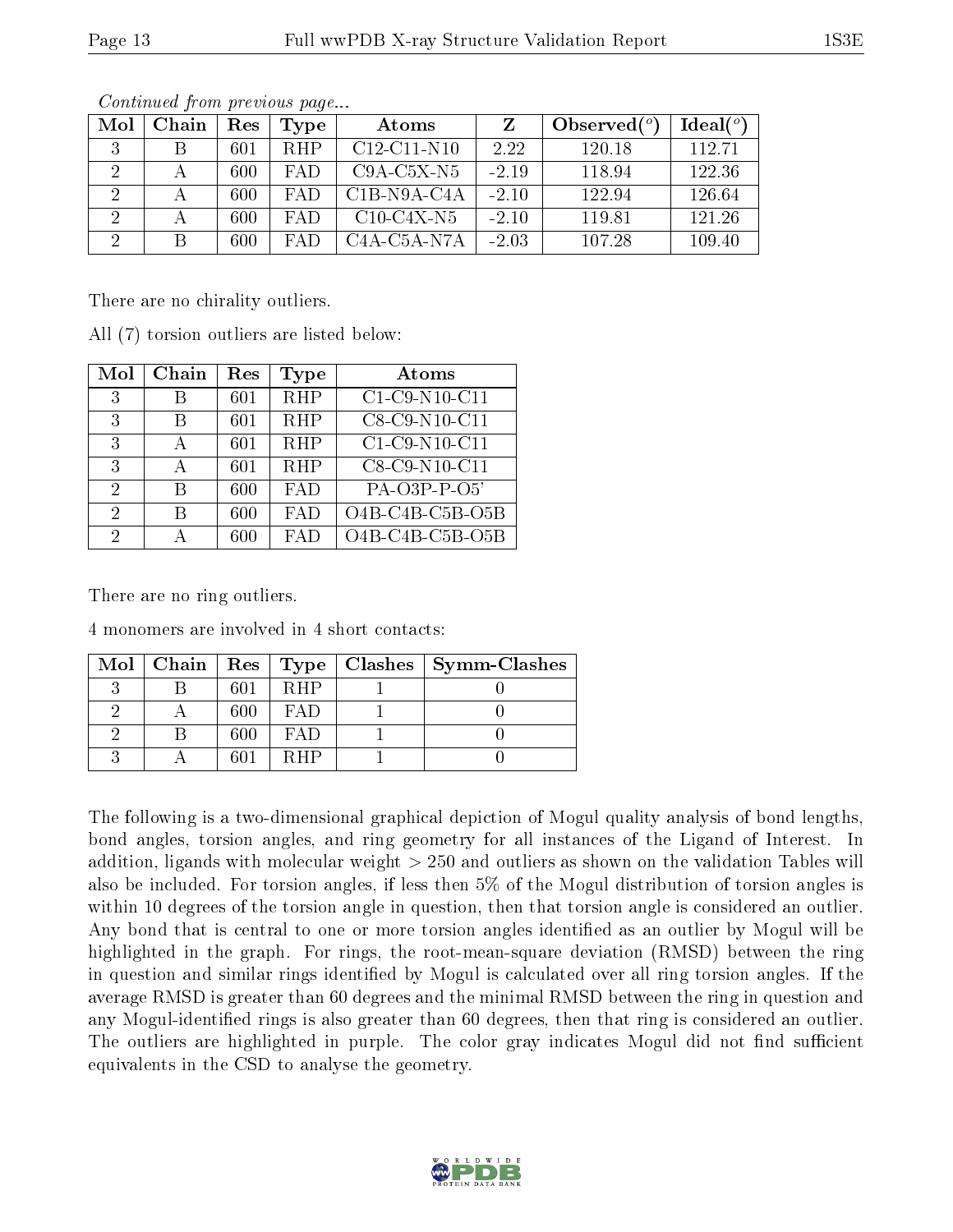

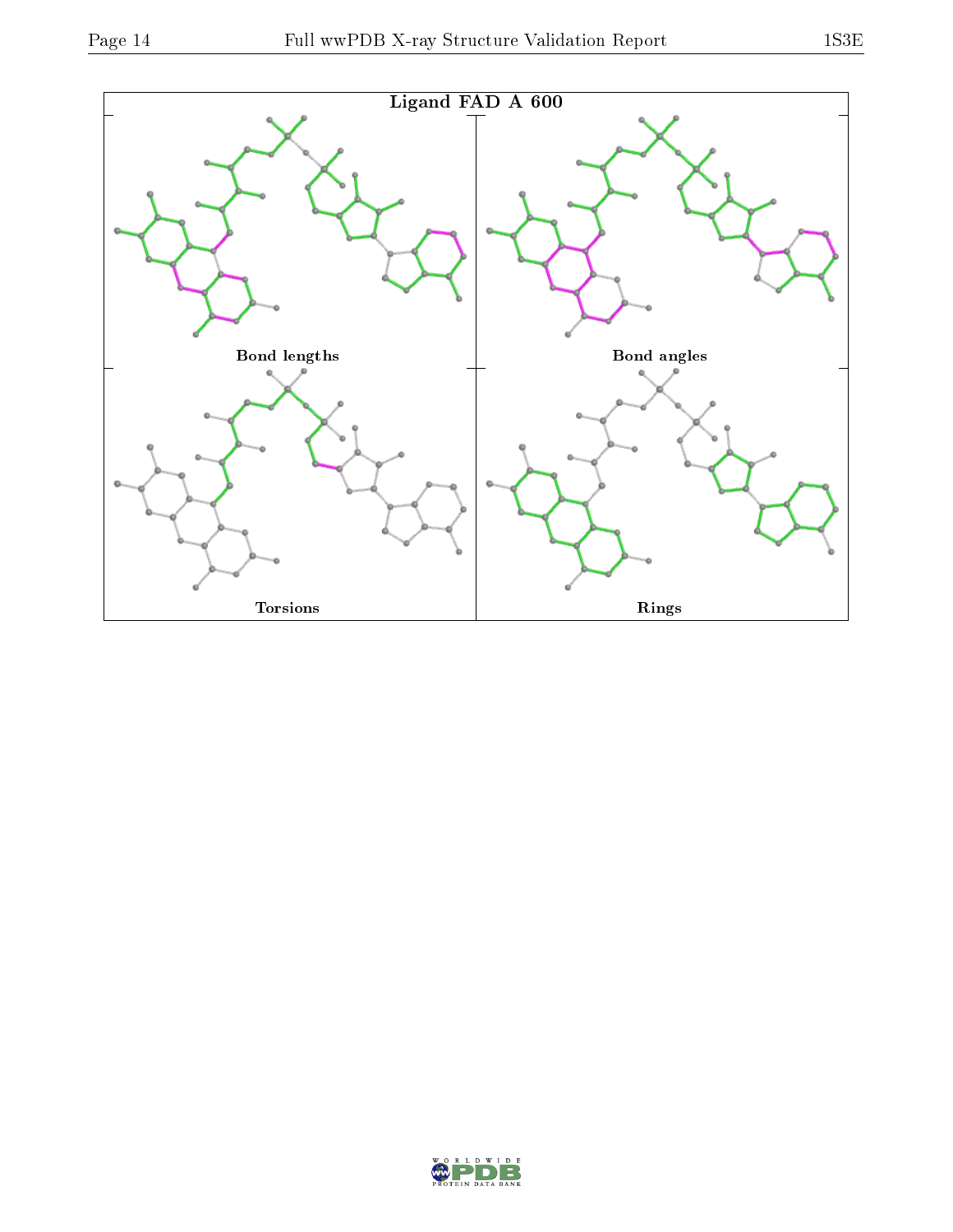



### 5.7 [O](https://www.wwpdb.org/validation/2017/XrayValidationReportHelp#nonstandard_residues_and_ligands)ther polymers (i)

There are no such residues in this entry.

### 5.8 Polymer linkage issues (i)

There are no chain breaks in this entry.

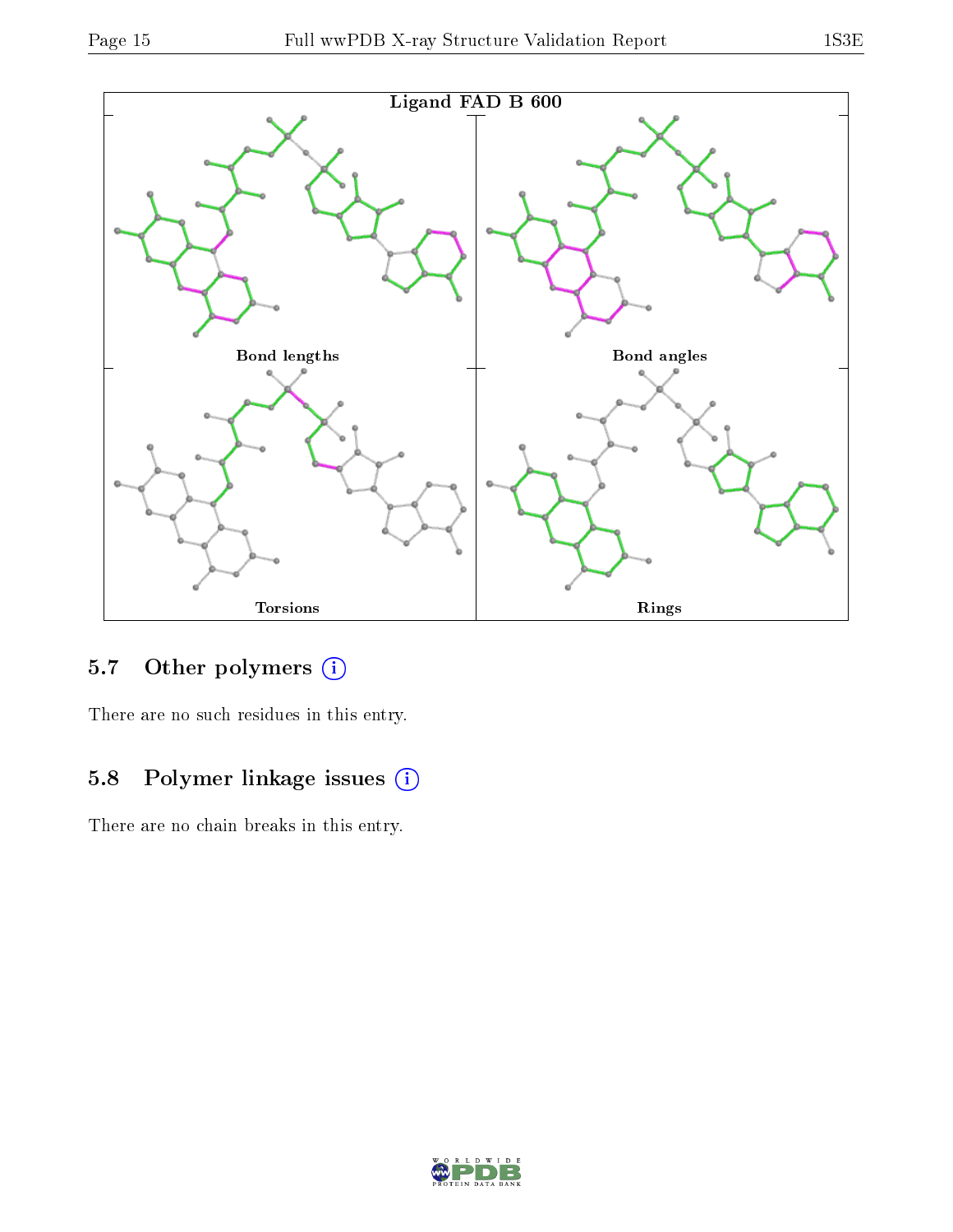## 6 Fit of model and data  $(i)$

## 6.1 Protein, DNA and RNA chains  $(i)$

In the following table, the column labelled  $#RSRZ> 2'$  contains the number (and percentage) of RSRZ outliers, followed by percent RSRZ outliers for the chain as percentile scores relative to all X-ray entries and entries of similar resolution. The OWAB column contains the minimum, median,  $95<sup>th</sup>$  percentile and maximum values of the occupancy-weighted average B-factor per residue. The column labelled ' $Q< 0.9$ ' lists the number of (and percentage) of residues with an average occupancy less than 0.9.

| Mol | Chain | Analysed        | ${ <\hspace{-1.5pt}{\mathrm{RSRZ}} \hspace{-1.5pt}>}$ | $\#\text{RSRZ}\text{>2}$ |  | $\sim$ OWAB( $A^2$ ) | $\rm Q\textcolor{black}{<}0.9$ |          |
|-----|-------|-----------------|-------------------------------------------------------|--------------------------|--|----------------------|--------------------------------|----------|
|     |       | 499/520(95%)    | 1.53                                                  | $121 (24\%)$ 0 0         |  |                      | 28, 34, 51, 77                 | $(0\%)$  |
|     |       | $494/520(95\%)$ | 1.58                                                  | $129(26\%)$ 0 0          |  |                      | 26, 34, 48, 69                 | $(0\%)$  |
| All | Αll   | 993/1040(95%)   | 1.55                                                  | $250(25\%)$ 0 0          |  |                      | 26, 34, 49, 77                 | $2(0\%)$ |

All (250) RSRZ outliers are listed below:

| Mol            | Chain                   | Res              | <b>Type</b>             | <b>RSRZ</b>      |
|----------------|-------------------------|------------------|-------------------------|------------------|
| $\mathbf{1}$   | Β                       | 495              | LEU                     | 11.5             |
| $\mathbf{1}$   | B                       | 496              | ILE                     | 9.7              |
| $\overline{1}$ | $\overline{A}$          | 500              | THR                     | 9.6              |
| $\overline{1}$ | $\overline{\rm A}$      | 499              | <b>THR</b>              | 9.1              |
| $\overline{1}$ | $\overline{\rm A}$      | 501              | <b>ILE</b>              | 7.7              |
| $\overline{1}$ | $\overline{\rm A}$      | 252              | <b>HIS</b>              | 7.6              |
| $\overline{1}$ | $\overline{\rm A}$      | 107              | TRP                     | 7.5              |
| $\overline{1}$ | $\overline{\mathbf{B}}$ | 494              | $\rm{ARG}$              | 6.7              |
| $\overline{1}$ | $\overline{\rm A}$      | 498              | <b>LEU</b>              | 6.6              |
| $\overline{1}$ | $\overline{\mathrm{B}}$ | 107              | <b>TRP</b>              | 6.5              |
| $\overline{1}$ | $\overline{\rm A}$      | 103              | PHE                     | 6.2              |
| $\overline{1}$ | $\overline{\mathrm{B}}$ | 244              | $\overline{\text{ASN}}$ | 6.1              |
| $\overline{1}$ | $\overline{\rm A}$      | 354              | $\rm{ARG}$              | 6.1              |
| $\overline{1}$ | $\overline{\mathrm{B}}$ | 492              | <b>LEU</b>              | 6.0              |
| $\overline{1}$ | $\overline{\rm A}$      | 478              | <b>THR</b>              | $5.9\,$          |
| $\overline{1}$ | $\overline{\mathrm{B}}$ | 481              | PHE                     | $5.9\,$          |
| $\overline{1}$ | $\overline{\rm A}$      | 246              | <b>LEU</b>              | 5.6              |
| $\overline{1}$ | $\, {\bf B}$            | 243              | GLU                     | 5.6              |
| $\overline{1}$ | $\overline{\mathrm{B}}$ | 242              | $\rm{ARG}$              | 5.6              |
| $\overline{1}$ | $\overline{\mathbf{B}}$ | 482              | LEU                     | 5.6              |
| $\mathbf{1}$   | $\overline{\rm A}$      | 482              | <b>LEU</b>              | 5.5              |
| $\overline{1}$ | $\overline{\mathrm{B}}$ | $\overline{252}$ | <b>HIS</b>              | 5.3              |
| $\overline{1}$ | $\overline{\rm A}$      | 496              | ILE                     | 5.3              |
| $\overline{1}$ | А                       | 479              | THR                     | $\overline{5}.2$ |

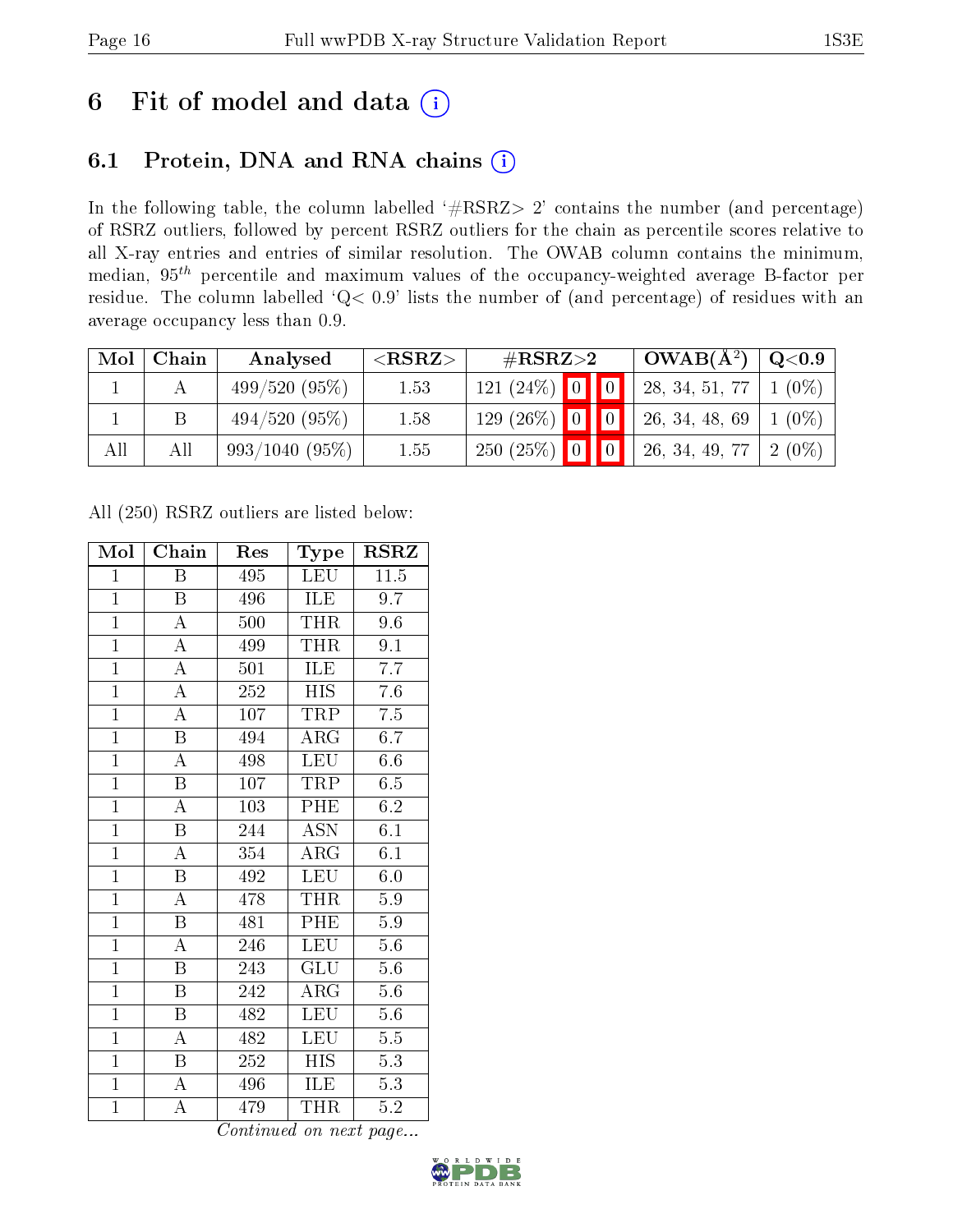Continued from previous page...

| Mol            | Chain                   | Res              | Type                      | $_{\rm RSRZ}$    |
|----------------|-------------------------|------------------|---------------------------|------------------|
| $\mathbf{1}$   | $\overline{\rm A}$      | 243              | GLU                       | 5.0              |
| $\overline{1}$ | $\boldsymbol{B}$        | 93               | <b>LYS</b>                | $5.0\,$          |
| $\overline{1}$ | $\overline{\mathrm{B}}$ | 493              | <b>LEU</b>                | 4.8              |
| $\overline{1}$ | A                       | 480              | <b>THR</b>                | 4.7              |
| $\overline{1}$ | $\overline{A}$          | 495              | <b>LEU</b>                | 4.7              |
| $\overline{1}$ | A                       | 242              | $\rm{ARG}$                | 4.6              |
| $\overline{1}$ | $\overline{\rm A}$      | 494              | $AR\overline{G}$          | 4.4              |
| $\overline{1}$ | $\overline{\mathrm{B}}$ | $\overline{3}$   | <b>ASN</b>                | $\overline{4.3}$ |
| $\overline{1}$ | $\overline{A}$          | 484              | ARG                       | $4.2\,$          |
| $\overline{1}$ | $\overline{\mathrm{B}}$ | 478              | <b>THR</b>                | $4.2\,$          |
| $\overline{1}$ | $\overline{\mathbf{B}}$ | 459              | <b>GLU</b>                | 4.1              |
| $\overline{1}$ | $\overline{\mathrm{B}}$ | 157              | <b>TRP</b>                | $\overline{4.1}$ |
| $\overline{1}$ | $\overline{A}$          | $\overline{4}$   | I <sub>YS</sub>           | $4.0\,$          |
| $\mathbf{1}$   | $\overline{A}$          | 3                | $\overline{\mathrm{ASN}}$ | $4.0\,$          |
| $\overline{1}$ | $\overline{A}$          | 106              | $\overline{\text{VAL}}$   | 4.0              |
| $\mathbf{1}$   | $\overline{A}$          | 92               | VAL                       | $3.9\,$          |
| $\overline{1}$ | $\overline{A}$          | $\overline{251}$ | $\overline{\mathrm{ASN}}$ | $\overline{3.9}$ |
| $\mathbf{1}$   | B                       | 119              | TRP                       | 3.9              |
| $\overline{1}$ | $\overline{A}$          | 93               | <b>LYS</b>                | 3.8              |
| $\overline{1}$ | $\overline{\mathbf{B}}$ | 303              | GLU                       | 3.8              |
| $\overline{1}$ | $\overline{A}$          | $226\,$          | $\overline{\text{GLY}}$   | $\overline{3.8}$ |
| $\overline{1}$ | $\overline{\mathrm{B}}$ | $103\,$          | $\overline{PHE}$          | $\overline{3.7}$ |
| $\overline{1}$ | $\overline{B}$          | 491              | $\overline{\text{GLY}}$   | 3.7              |
| $\overline{1}$ | $\overline{\mathrm{B}}$ | 490              | PRO                       | $\overline{3.7}$ |
| $\overline{1}$ | A                       | $49\,$           | GLN                       | 3.7              |
| $\overline{1}$ | $\boldsymbol{A}$        | 459              | GLU                       | 3.7              |
| $\overline{1}$ | A                       | $\overline{105}$ | $\overline{\text{PRO}}$   | $\overline{3.7}$ |
| $\overline{1}$ | $\rm A$                 | 227              | ASP                       | $3.6\,$          |
| $\overline{1}$ | $\overline{\mathrm{B}}$ | 95               | $\overline{\text{LYS}}$   | $\overline{3.6}$ |
| $\overline{1}$ | $\overline{\mathrm{B}}$ | 354              | $\overline{\rm{ARG}}$     | $\overline{3.6}$ |
| $\overline{1}$ | Β                       | 110              | ILE                       | $3.6\,$          |
| $\mathbf{1}$   | A                       | 110              | ILE                       | 3.6              |
| $\mathbf{1}$   | B                       | $49\,$           | <b>GLN</b>                | 3.5              |
| $\mathbf{1}$   | $\overline{\mathrm{B}}$ | 475              | GLN                       | 3.5              |
| $\mathbf{1}$   | A                       | 497              | <b>GLY</b>                | 3.5              |
| $\overline{1}$ | $\overline{\rm A}$      | 458              | $\overline{\mathrm{PRO}}$ | 3.4              |
| $\mathbf{1}$   | $\overline{\rm A}$      | 451              | LEU                       | 3.4              |
| $\mathbf{1}$   | B                       | 453              | <b>ALA</b>                | 3.4              |
| $\mathbf{1}$   | Β                       | 27               | $\overline{\text{GLY}}$   | 3.4              |
| $\overline{1}$ | B                       | 414              | LEU                       | 3.4              |
| $\mathbf{1}$   | A                       | 302              | <b>LYS</b>                | 3.4              |
| $\mathbf{1}$   | Β                       | 254              | MET                       | 3.3              |

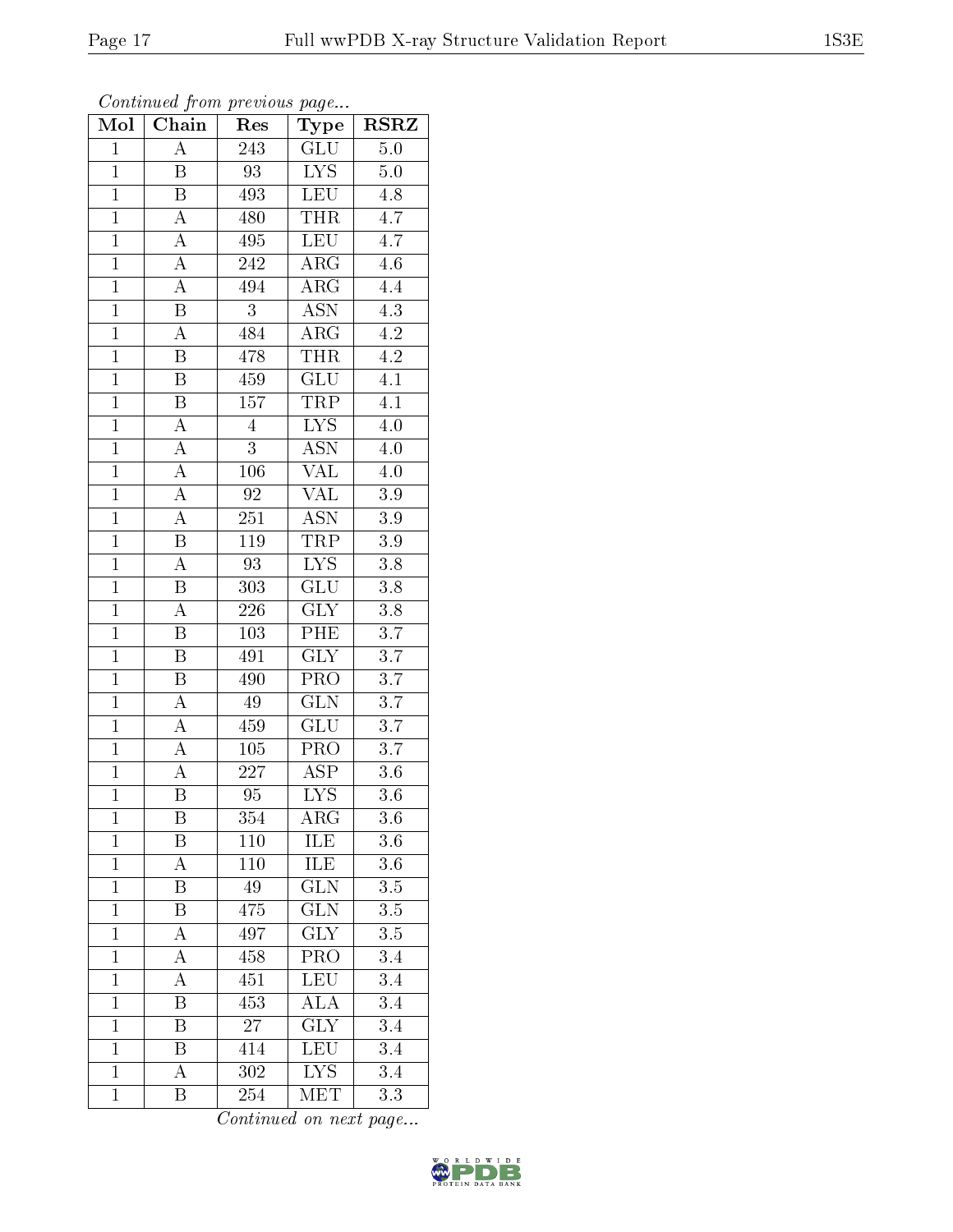| Mol            | Chain                   | Res              | Type                      | <b>RSRZ</b>      |
|----------------|-------------------------|------------------|---------------------------|------------------|
| $\overline{1}$ | $\overline{\rm A}$      | 481              | PHE                       | $\overline{3.3}$ |
| $\mathbf{1}$   | Β                       | $\overline{5}$   | ${\rm CYS}$               | $3.3\,$          |
| $\overline{1}$ | A                       | $\overline{112}$ | <b>TYR</b>                | $\overline{3.3}$ |
| $\overline{1}$ | $\, {\bf B}$            | 479              | <b>THR</b>                | $3.3\,$          |
| $\overline{1}$ | $\overline{\mathrm{B}}$ | 457              | <b>ILE</b>                | $\overline{3.3}$ |
| $\overline{1}$ | $\boldsymbol{A}$        | 78               | <b>GLU</b>                | $3.3\,$          |
| $\overline{1}$ | $\overline{\rm A}$      | 259              | <b>TYR</b>                | $\overline{3.2}$ |
| $\overline{1}$ | $\overline{\rm A}$      | 308              | I <sub>YS</sub>           | $\overline{3.2}$ |
| $\mathbf{1}$   | $\boldsymbol{B}$        | 477              | ILE                       | $\overline{3.1}$ |
| $\overline{1}$ | $\overline{A}$          | 163              | $\overline{\text{GLN}}$   | $\overline{3.1}$ |
| $\mathbf{1}$   | B                       | 319              | $\overline{\text{GLY}}$   | $\overline{3.1}$ |
| $\overline{1}$ | $\overline{\rm A}$      | 245              | $\overline{\text{VAL}}$   | $\overline{3.1}$ |
| $\overline{1}$ | $\overline{\rm A}$      | 318              | <b>ASP</b>                | $\overline{3.1}$ |
| $\overline{1}$ | $\overline{\mathrm{B}}$ | 224              | <b>LEU</b>                | 3.1              |
| $\overline{1}$ | $\overline{A}$          | 406              | <b>ILE</b>                | 3.0              |
| $\overline{1}$ | $\overline{\mathrm{B}}$ | 485              | <b>HIS</b>                | $3.0\,$          |
| $\overline{1}$ | $\overline{A}$          | 457              | $\overline{\text{ILE}}$   | $\overline{3.0}$ |
| $\overline{1}$ | $\boldsymbol{A}$        | $\overline{104}$ | PRO                       | $3.0\,$          |
| $\mathbf{1}$   | B                       | 229              | <b>VAL</b>                | $3.0\,$          |
| $\overline{1}$ | $\overline{\rm A}$      | 142              | GLU                       | 3.0              |
| $\overline{1}$ | $\overline{\mathrm{B}}$ | 241              | THR                       | $3.0\,$          |
| $\overline{1}$ | $\overline{\mathrm{B}}$ | $\overline{4}$   | $\overline{\text{LYS}}$   | $\overline{3.0}$ |
| $\overline{1}$ | $\boldsymbol{A}$        | 486              | <b>LEU</b>                | $3.0\,$          |
| $\overline{1}$ | $\overline{\mathrm{B}}$ | $\overline{92}$  | $\overline{\text{VAL}}$   | $\overline{3.0}$ |
| $\overline{1}$ | $\boldsymbol{A}$        | 460              | <b>ASP</b>                | 2.9              |
| $\overline{1}$ | B                       | 267              | <b>THR</b>                | 2.9              |
| $\overline{1}$ | $\overline{A}$          | 100              | $\overline{\rm{ARG}}$     | $2.9\,$          |
| $\mathbf{1}$   | А                       | $\overline{2}44$ | <b>ASN</b>                | $2.9\,$          |
| $\overline{1}$ | $\overline{\mathrm{B}}$ | 270              | $\overline{\text{MET}}$   | 2.9              |
| $\mathbf 1$    | Β                       | 318              | ASP                       | $2.9\,$          |
| $\mathbf{1}$   | B                       | 28               | LEU                       | 2.9              |
| $\mathbf{1}$   | Β                       | 289              | $\overline{\text{VAL}}$   | 2.9              |
| $\mathbf{1}$   | Β                       | 450              | ILE                       | 2.9              |
| $\mathbf{1}$   | $\overline{\rm A}$      | 119              | TRP                       | 2.9              |
| $\mathbf{1}$   | А                       | 468              | GLU                       | 2.9              |
| $\mathbf{1}$   | $\overline{\rm A}$      | 454              | MET                       | 2.9              |
| $\mathbf{1}$   | $\overline{\mathrm{B}}$ | 155              | <b>LEU</b>                | $\overline{2.8}$ |
| $\mathbf{1}$   | Β                       | 268              | <b>LEU</b>                | 2.8              |
| $\mathbf{1}$   | A                       | 256              | $\overline{\mathrm{GLU}}$ | $\overline{2.8}$ |
| $\mathbf{1}$   | A                       | 224              | <b>LEU</b>                | 2.8              |
| $\overline{1}$ | A                       | 26               | <b>SER</b>                | 2.8              |
| $\mathbf{1}$   | Β                       | 112              | $\overline{\text{TYR}}$   | 2.8              |

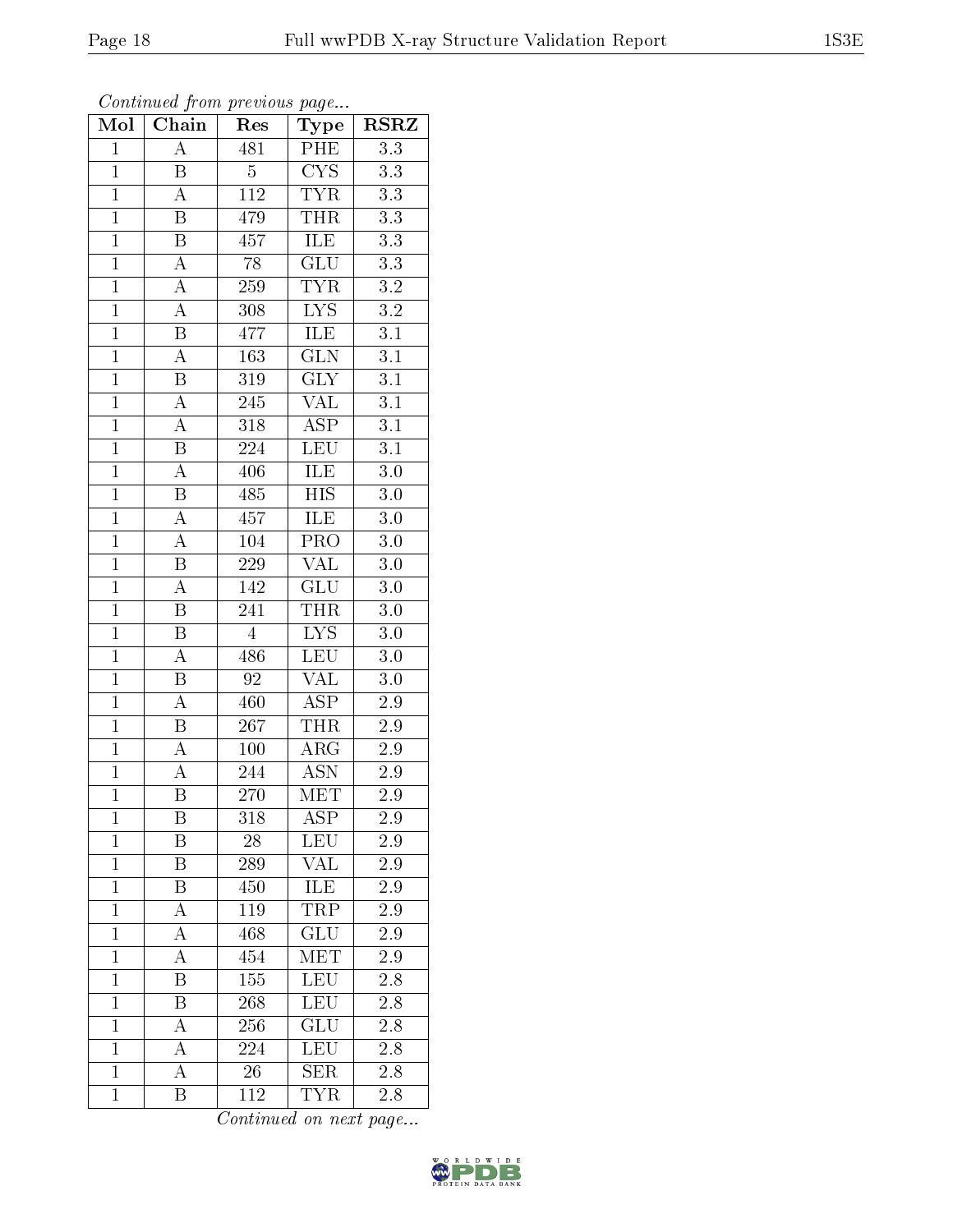| Mol            | Chain                   | Res              | Type                      | $_{\rm RSRZ}$    |
|----------------|-------------------------|------------------|---------------------------|------------------|
| $\mathbf{1}$   | $\overline{B}$          | 393              | <b>TYR</b>                | $\overline{2.8}$ |
| $\mathbf{1}$   | A                       | $\overline{1}69$ | <b>VAL</b>                | 2.8              |
| $\overline{1}$ | $\overline{\rm A}$      | $\overline{321}$ | $\overline{\mathrm{GLU}}$ | $\overline{2.8}$ |
| $\overline{1}$ | $\boldsymbol{A}$        | 349              | <b>ALA</b>                | $2.\overline{7}$ |
| $\overline{1}$ | $\overline{\mathrm{B}}$ | $\overline{39}$  | $\overline{\text{VAL}}$   | $\overline{2.7}$ |
| $\mathbf{1}$   | A                       | 118              | PHE                       | 2.7              |
| $\mathbf{1}$   | B                       | $\overline{225}$ | LEU                       | $\overline{2.7}$ |
| $\overline{1}$ | Β                       | 246              | <b>LEU</b>                | 2.7              |
| $\overline{1}$ | $\boldsymbol{B}$        | 480              | <b>THR</b>                | $\overline{2.7}$ |
| $\overline{1}$ | $\overline{\mathrm{B}}$ | 476              | $\overline{\text{PRO}}$   | $\overline{2.7}$ |
| $\mathbf{1}$   | А                       | 264              | $\overline{\text{ILE}}$   | 2.6              |
| $\overline{1}$ | $\overline{\mathrm{B}}$ | 259              | <b>TYR</b>                | $2.\overline{6}$ |
| $\mathbf{1}$   | A                       | 155              | <b>LEU</b>                | 2.6              |
| $\overline{1}$ | $\boldsymbol{B}$        | 474              | <b>ALA</b>                | 2.6              |
| $\mathbf{1}$   | $\overline{A}$          | 463              | <b>TRP</b>                | 2.6              |
| $\mathbf{1}$   | $\boldsymbol{A}$        | 456              | ${\rm LYS}$               | 2.6              |
| $\mathbf{1}$   | $\overline{\rm A}$      | 29               | $\overline{\mathrm{ASN}}$ | $2.6\,$          |
| $\mathbf{1}$   | $\boldsymbol{B}$        | 468              | GLU                       | 2.6              |
| $\overline{1}$ | $\boldsymbol{B}$        | 321              | $\overline{\text{GLU}}$   | 2.6              |
| $\overline{1}$ | $\overline{\mathrm{B}}$ | 455              | $\overline{\text{GLY}}$   | $\overline{2.6}$ |
| $\mathbf{1}$   | A                       | 272              | ILE                       | 2.6              |
| $\overline{1}$ | $\overline{\rm A}$      | 414              | LEU                       | $\overline{2.6}$ |
| $\overline{1}$ | B                       | 97               | <b>TYR</b>                | $2.\overline{6}$ |
| $\overline{1}$ | $\overline{\mathrm{B}}$ | 397              | $\overline{\text{CYS}}$   | 2.6              |
| $\overline{1}$ | A                       | 94               | GLY                       | $2.5\,$          |
| $\mathbf{1}$   | A                       | $\overline{2}70$ | MET                       | $2.5\,$          |
| $\overline{1}$ | Β                       | 163              | $\overline{\text{GLN}}$   | 2.5              |
| $\overline{1}$ | A                       | 102              | PRO                       | $2.5\,$          |
| $\overline{1}$ | $\overline{\mathrm{B}}$ | 168              | $\overline{\mathrm{PHE}}$ | 2.5              |
| $\mathbf 1$    | А                       | 319              | $_{\rm GLY}$              | 2.5              |
| $\mathbf{1}$   | B                       | 264              | ILE                       | 2.5              |
| $\mathbf{1}$   | А                       | 492              | LEU                       | 2.5              |
| $\mathbf{1}$   | A                       | 154              | $\overline{L}YS$          | 2.5              |
| $\mathbf{1}$   | Β                       | 402              | $\overline{\mathrm{PHE}}$ | 2.5              |
| $\mathbf{1}$   | А                       | 157              | TRP                       | 2.5              |
| $\mathbf{1}$   | Β                       | 31               | VAL                       | 2.5              |
| $\mathbf{1}$   | $\overline{B}$          | 169              | VAL                       | 2.5              |
| $\mathbf{1}$   | Β                       | 340              | ILE                       | 2.5              |
| $\overline{1}$ | А                       | 488              | SER                       | $\overline{2.5}$ |
| $\mathbf{1}$   | А                       | 109              | PRO                       | 2.5              |
| $\overline{1}$ | B                       | 175              | ALA                       | $2.5\,$          |
| $\mathbf{1}$   | А                       | 413              | VAL                       | 2.5              |

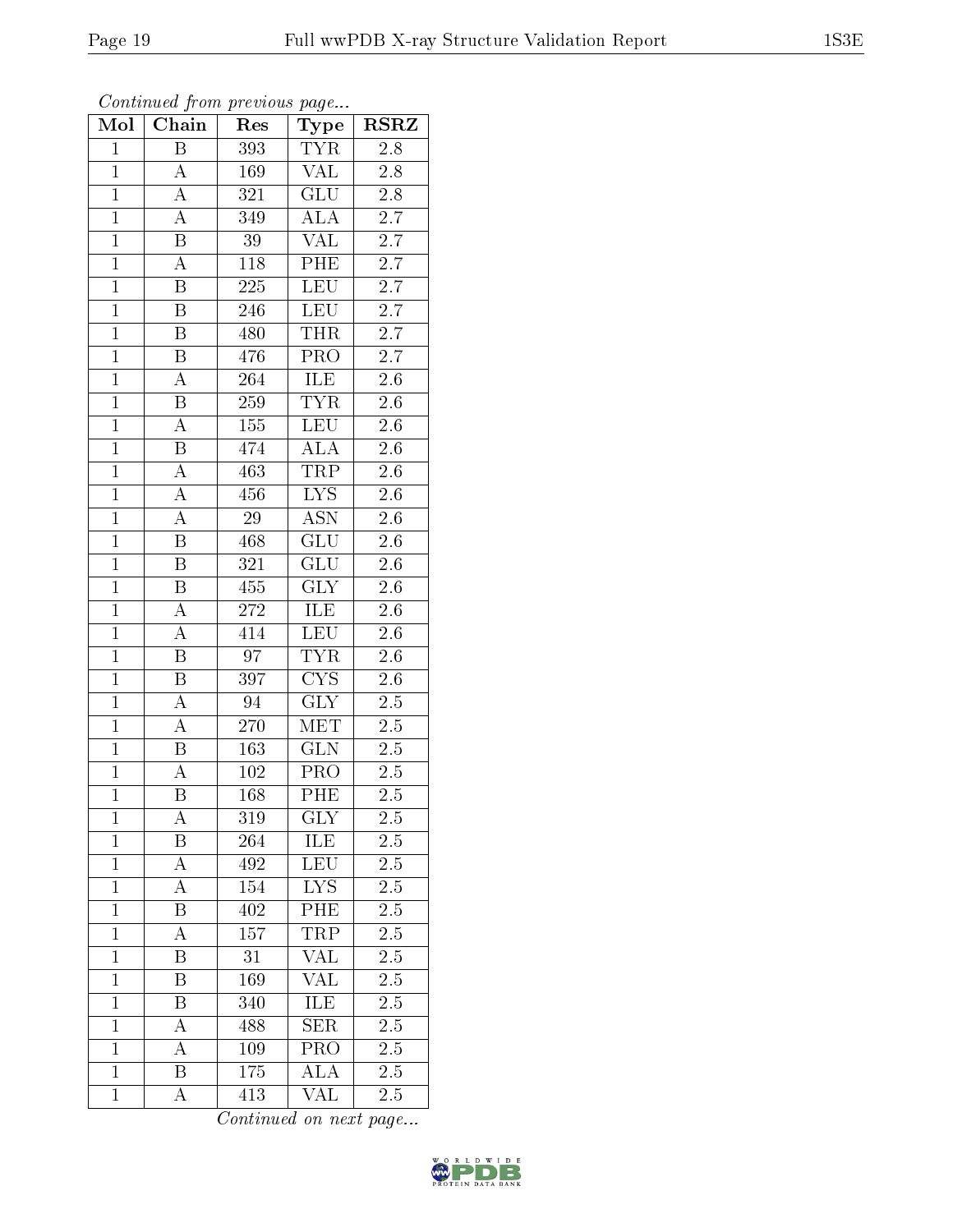| Mol            | Chain                   | Res              | Type                      | $_{\rm RSRZ}$    |
|----------------|-------------------------|------------------|---------------------------|------------------|
| $\mathbf{1}$   | $\overline{\rm A}$      | 472              | VAL                       | 2.5              |
| $\mathbf{1}$   | Β                       | 85               | <b>VAL</b>                | 2.5              |
| $\overline{1}$ | $\overline{\mathrm{B}}$ | 89               | ILE                       | $\overline{2.5}$ |
| $\overline{1}$ | Β                       | 470              | <b>VAL</b>                | $2.\overline{5}$ |
| $\overline{1}$ | $\overline{\mathrm{B}}$ | $\overline{143}$ | <b>TRP</b>                | $\overline{2.5}$ |
| $\overline{1}$ | $\, {\bf B}$            | 171              | <b>LEU</b>                | $2.5\,$          |
| $\mathbf{1}$   | $\boldsymbol{B}$        | 44               | <b>TYR</b>                | 2.4              |
| $\overline{1}$ | B                       | 188              | <b>TYR</b>                | $2.4\,$          |
| $\overline{1}$ | B                       | 141              | $\overline{\text{GLU}}$   | $\overline{2.4}$ |
| $\overline{1}$ | $\overline{\mathrm{B}}$ | $227\,$          | <b>ASP</b>                | $\overline{2.4}$ |
| $\mathbf{1}$   | A                       | 250              | <b>LEU</b>                | 2.4              |
| $\overline{1}$ | $\overline{\mathrm{B}}$ | $\overline{75}$  | <b>LEU</b>                | 2.4              |
| $\mathbf{1}$   | $\overline{A}$          | 141              | $\overline{\text{GLU}}$   | 2.4              |
| $\overline{1}$ | $\overline{A}$          | $\overline{72}$  | <b>ALA</b>                | 2.4              |
| $\overline{1}$ | $\overline{\mathrm{B}}$ | 484              | $\overline{\rm{ARG}}$     | 2.4              |
| $\mathbf{1}$   | $\, {\bf B}$            | $\,29$           | $\overline{\mathrm{ASN}}$ | 2.4              |
| $\overline{1}$ | $\overline{\mathrm{B}}$ | 370              | $\overline{\text{LYS}}$   | $2.4\,$          |
| $\overline{1}$ | $\boldsymbol{B}$        | $221\,$          | ILE                       | $\overline{2}.4$ |
| $\overline{1}$ | $\boldsymbol{B}$        | 309              | ${\rm LYS}$               | 2.4              |
| $\overline{1}$ | $\overline{\mathrm{B}}$ | 182              | $\overline{\text{ALA}}$   | $\overline{2.4}$ |
| $\mathbf{1}$   | $\boldsymbol{B}$        | 464              | $\overline{\text{GLN}}$   | 2.4              |
| $\overline{1}$ | $\overline{\rm A}$      | 258              | <b>LYS</b>                | $\overline{2.4}$ |
| $\overline{1}$ | B                       | 180              | <b>VAL</b>                | $2.\overline{3}$ |
| $\overline{1}$ | A                       | $\overline{95}$  | $\overline{\text{LYS}}$   | $\overline{2.3}$ |
| $\overline{1}$ | A                       | 401              | <b>TYR</b>                | 2.3              |
| $\overline{1}$ | $\boldsymbol{A}$        | $\overline{27}$  | GLY                       | $2.3\,$          |
| $\overline{1}$ | $\boldsymbol{A}$        | 474              | $\overline{\rm ALA}$      | 2.3              |
| $\overline{1}$ | $\boldsymbol{A}$        | 24               | <b>HIS</b>                | 2.3              |
| $\overline{1}$ | $\overline{\rm A}$      | 111              | <b>THR</b>                | $2.3\,$          |
| $\mathbf 1$    | Β                       | 51               | VAL                       | 2.3              |
| $\mathbf{1}$   | Β                       | 245              | <b>VAL</b>                | $2.3\,$          |
| $\mathbf{1}$   | B                       | 291              | <b>LEU</b>                | 2.3              |
| $\mathbf{1}$   | B                       | 286              | ILE                       | 2.3              |
| $\mathbf{1}$   | $\boldsymbol{B}$        | 122              | MET                       | $\overline{2.3}$ |
| $\mathbf{1}$   | B                       | 185              | PHE                       | 2.3              |
| $\mathbf{1}$   | B                       | 463              | <b>TRP</b>                | 2.3              |
| $\mathbf{1}$   | А                       | 136              | <b>LYS</b>                | 2.3              |
| $\mathbf{1}$   | A                       | 489              | <b>VAL</b>                | 2.3              |
| $\mathbf{1}$   | A                       | 402              | PHE                       | $\overline{2.3}$ |
| $\mathbf 1$    | Β                       | 374              | <b>SER</b>                | 2.3              |
| $\mathbf{1}$   | A                       | 455              | GLY                       | 2.3              |
| $\mathbf{1}$   | Β                       | 173              | VAL                       | 2.3              |

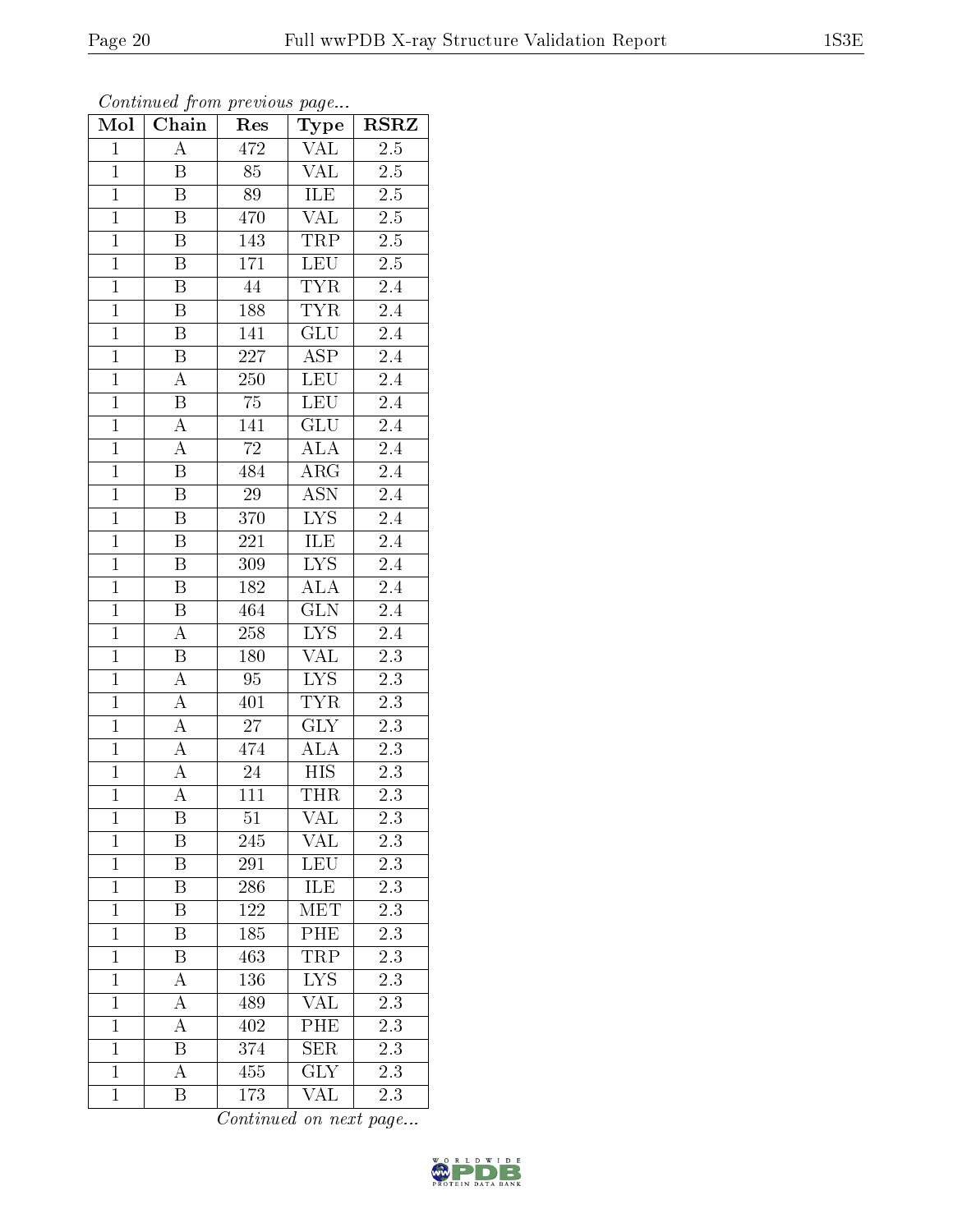| Mol            | Chain                   | Res              | Type                                                                | <b>RSRZ</b>         |
|----------------|-------------------------|------------------|---------------------------------------------------------------------|---------------------|
| $\overline{1}$ | $\overline{\rm A}$      | 370              | ${\rm LYS}$                                                         | $\overline{2.3}$    |
| $\overline{1}$ | Β                       | 111              | <b>THR</b>                                                          | 2.3                 |
| $\overline{1}$ | $\overline{\mathrm{B}}$ | 447              | $\overline{\text{ALA}}$                                             | $\overline{2.3}$    |
| $\mathbf{1}$   | B                       | 94               | $\overline{\text{GLY}}$                                             | $2.3^{\overline{}}$ |
| $\overline{1}$ | $\overline{\mathrm{B}}$ | 460              | <b>ASP</b>                                                          | $\overline{2.3}$    |
| $\overline{1}$ | $\boldsymbol{A}$        | 203              | <b>ASN</b>                                                          | $2.\overline{3}$    |
| $\overline{1}$ | B                       | 403              | $\overline{\text{PRO}}$                                             | $\overline{2.2}$    |
| $\overline{1}$ | $\overline{\rm A}$      | 135              | <b>TRP</b>                                                          | $\overline{2.2}$    |
| $\overline{1}$ | $\, {\bf B}$            | $\overline{71}$  | LEU                                                                 | $\overline{2.2}$    |
| $\overline{1}$ | $\overline{\mathrm{B}}$ | 364              | <b>LEU</b>                                                          | $\overline{2.2}$    |
| $\overline{1}$ | $\boldsymbol{B}$        | 486              | LEU                                                                 | $\overline{2.2}$    |
| $\overline{1}$ | $\overline{\mathrm{B}}$ | 14               | <b>ILE</b>                                                          | $\overline{2.2}$    |
| $\overline{1}$ | $\overline{\mathbf{B}}$ | $258\,$          | <b>LYS</b>                                                          | $2.2\,$             |
| $\mathbf{1}$   | $\boldsymbol{A}$        | 180              | <b>VAL</b>                                                          | $2.2\,$             |
| $\overline{1}$ | $\overline{\rm A}$      | 303              | $\overline{\text{GLU}}$                                             | $\overline{2.2}$    |
| $\overline{1}$ | $\overline{\mathrm{B}}$ | 311              | $\ensuremath{\mathsf{T}}\overline{\mathsf{Y}}\overline{\mathsf{R}}$ | $\overline{2.2}$    |
| $\overline{1}$ | $\overline{A}$          | 407              | LEU                                                                 | $\overline{2.2}$    |
| $\mathbf{1}$   | $\, {\bf B}$            | $22\,$           | <b>LEU</b>                                                          | $\overline{2.2}$    |
| $\mathbf{1}$   | $\overline{A}$          | 199              | ILE                                                                 | $2.2\,$             |
| $\overline{1}$ | $\overline{\rm A}$      | 388              | <b>TRP</b>                                                          | $\overline{2.2}$    |
| $\overline{1}$ | $\overline{A}$          | 485              | <b>HIS</b>                                                          | $\overline{2.2}$    |
| $\overline{1}$ | $\overline{\mathrm{B}}$ | 388              | TRP                                                                 | $\overline{2.2}$    |
| $\mathbf{1}$   | $\overline{A}$          | 255              | <b>TYR</b>                                                          | $2.2\,$             |
| $\overline{1}$ | $\overline{\rm A}$      | $\overline{254}$ | MET                                                                 | $\overline{2.2}$    |
| $\overline{1}$ | $\overline{B}$          | $6\phantom{.}$   | <b>ASP</b>                                                          | 2.2                 |
| $\overline{1}$ | B                       | 26               | SER                                                                 | 2.1                 |
| $\overline{1}$ | A                       | 185              | PHE                                                                 | 2.1                 |
| $\overline{1}$ | B                       | 255              | <b>TYR</b>                                                          | $\overline{2}.1$    |
| $\overline{1}$ | $\overline{\mathrm{B}}$ | 172[A]           | $\overline{\text{CYS}}$                                             | $\overline{2}.1$    |
| 1              | Β                       | 316              | ILE                                                                 | 2.1                 |
| $\mathbf{1}$   | А                       | 432              | TRP                                                                 | 2.1                 |
| $\mathbf{1}$   | Β                       | 395              | GLY                                                                 | 2.1                 |
| $\mathbf 1$    | А                       | 477              | ILE                                                                 | 2.1                 |
| $\mathbf{1}$   | A                       | 222              | ${\rm M \overline{ET}}$                                             | 2.1                 |
| $\mathbf{1}$   | B                       | 287              | THR                                                                 | 2.1                 |
| $\mathbf{1}$   | B                       | 413              | <b>VAL</b>                                                          | 2.1                 |
| $\mathbf{1}$   | $\overline{\rm A}$      | 139              | <b>LEU</b>                                                          | 2.1                 |
| $\mathbf{1}$   | А                       | 412              | $\rm{ARG}$                                                          | 2.1                 |
| $\mathbf{1}$   | $\overline{\rm A}$      | 450              | ILE                                                                 | 2.1                 |
| $\mathbf{1}$   | Β                       | 400              | <b>THR</b>                                                          | 2.1                 |
| $\overline{1}$ | $\overline{\mathrm{B}}$ | 401              | <b>TYR</b>                                                          | $\overline{2.1}$    |
| $\mathbf{1}$   | A                       | 7                | VAL                                                                 | 2.1                 |

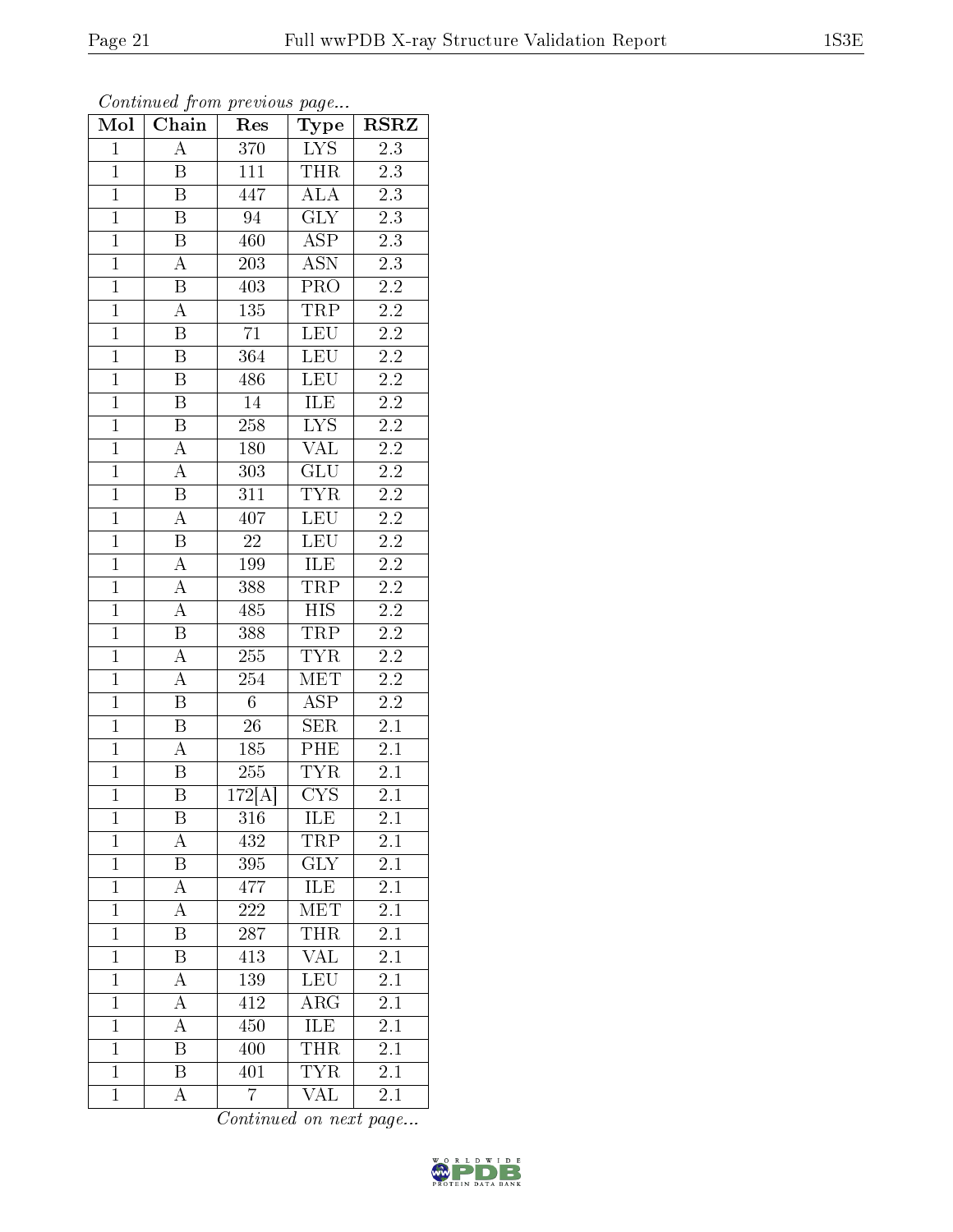| Mol          | Chain              | Res    | <b>Type</b> | $_{\rm RSRZ}$ |  |
|--------------|--------------------|--------|-------------|---------------|--|
| 1            | А                  | 294    | <b>VAL</b>  | 2.1           |  |
| $\mathbf{1}$ | B                  | 10     | <b>VAL</b>  | 2.1           |  |
| $\mathbf{1}$ | $\boldsymbol{B}$   | 106    | <b>VAL</b>  | 2.1           |  |
| $\mathbf{1}$ | $\bf{A}$           | 172[A] | <b>CYS</b>  | 2.1           |  |
| $\mathbf{1}$ | А                  | 287    | THR         | 2.0           |  |
| $\mathbf{1}$ | Β                  | 161    | ALA         | 2.0           |  |
| $\mathbf{1}$ | B                  | 322    | <b>ALA</b>  | 2.0           |  |
| $\mathbf{1}$ | $\boldsymbol{A}$   | 8      | <b>VAL</b>  | 2.0           |  |
| $\mathbf{1}$ | $\bf{A}$           | 225    | <b>LEU</b>  | 2.0           |  |
| $\mathbf{1}$ | $\overline{\rm A}$ | 291    | LEU         | 2.0           |  |
| 1            | B                  | 451    | LEU         | 2.0           |  |
| $\mathbf{1}$ | А                  | 98     | PRO         | 2.0           |  |
| $\mathbf{1}$ | $\boldsymbol{A}$   | 362    | <b>LYS</b>  | 2.0           |  |
| $\mathbf{1}$ | B                  | 81     | <b>LYS</b>  | 2.0           |  |
| $\mathbf{1}$ | А                  | 247    | <b>VAL</b>  | 2.0           |  |
| $\mathbf{1}$ | B                  | 187    | TRP         | 2.0           |  |

### 6.2 Non-standard residues in protein, DNA, RNA chains  $(i)$

There are no non-standard protein/DNA/RNA residues in this entry.

#### 6.3 Carbohydrates (i)

There are no carbohydrates in this entry.

### 6.4 Ligands  $(i)$

In the following table, the Atoms column lists the number of modelled atoms in the group and the number defined in the chemical component dictionary. The B-factors column lists the minimum, median,  $95<sup>th</sup>$  percentile and maximum values of B factors of atoms in the group. The column labelled  $Q < 0.9$ ' lists the number of atoms with occupancy less than 0.9.

| Mol | Type       | Chain | Res | Atoms | $_{\rm RSCC}$ | $\ $ RSR $\ $ | $\perp$ B-factors( $\overline{A^2}$ ) | Q <sub>0.9</sub> |
|-----|------------|-------|-----|-------|---------------|---------------|---------------------------------------|------------------|
|     | <b>RHP</b> |       | 601 | 14/14 | 0.67          | 0.25          | 38,44,45,46                           |                  |
|     | <b>RHP</b> |       | 601 | 14/14 | 0.77          | 0.21          | 38, 44, 45, 46                        |                  |
|     | <b>FAD</b> |       | 600 | 53/53 | 0.91          | 0.14          | 27, 29, 31, 31                        |                  |
|     | <b>FAD</b> |       | 600 | 53/53 | 0.94          | 0.14          | 27, 29, 31, 31                        |                  |

The following is a graphical depiction of the model fit to experimental electron density of all instances of the Ligand of Interest. In addition, ligands with molecular weight  $> 250$  and outliers

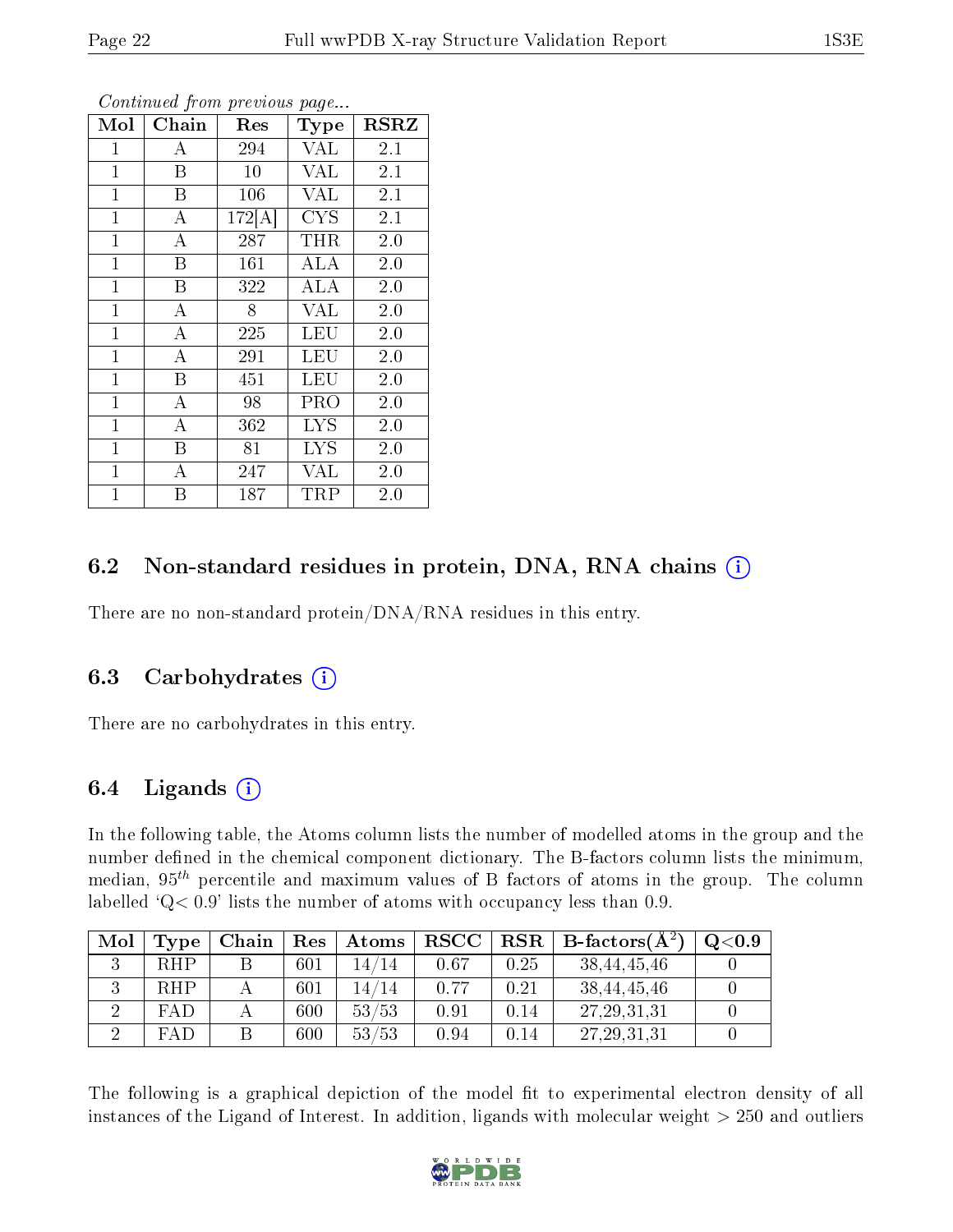as shown on the geometry validation Tables will also be included. Each fit is shown from different orientation to approximate a three-dimensional view.